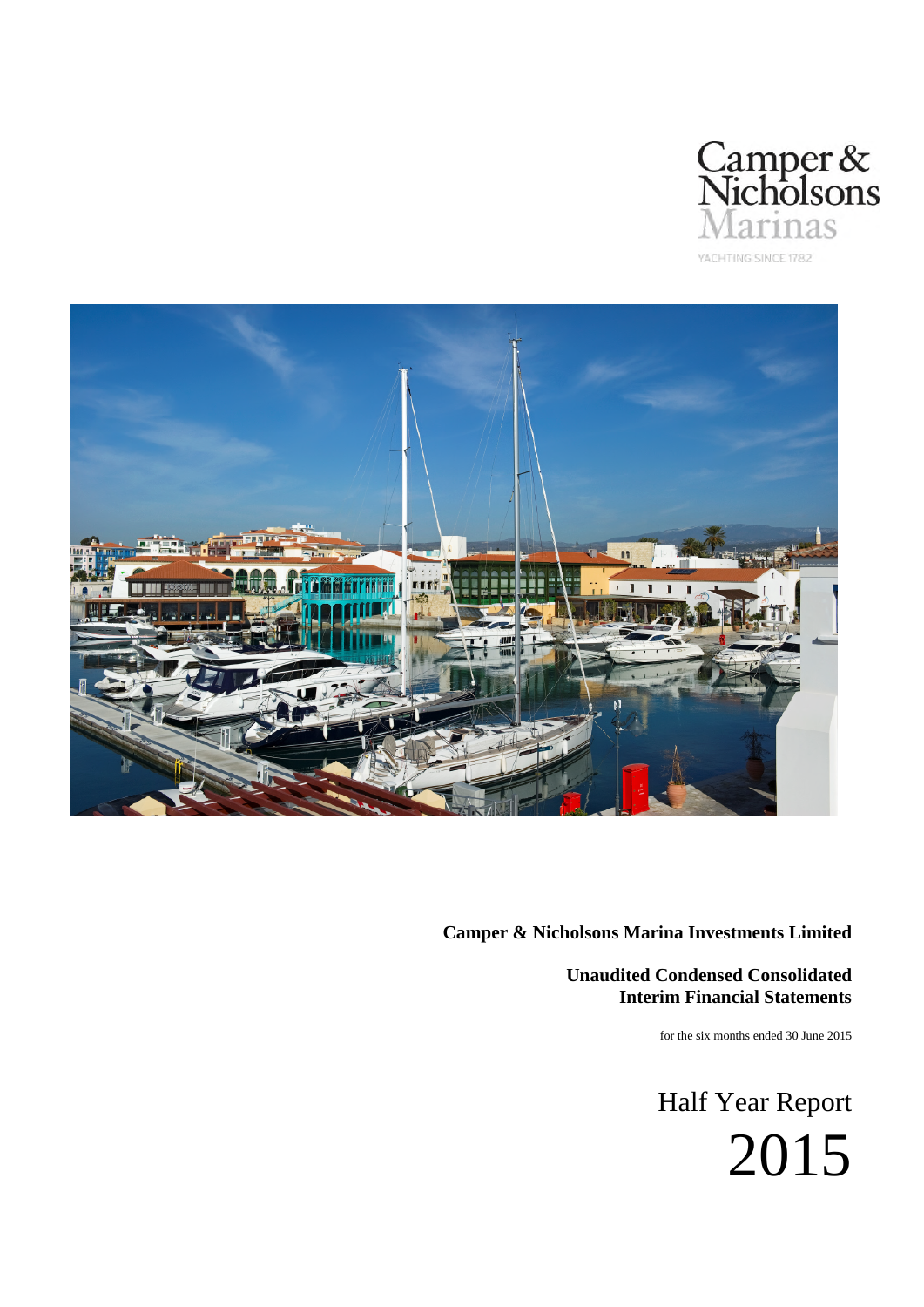# **Index**

|                                                                            | Page            |
|----------------------------------------------------------------------------|-----------------|
| <b>Chairman's Statement</b>                                                | 2               |
| <b>Business Review</b>                                                     | 3               |
| General Information                                                        | 10              |
| Independent review report                                                  | 11              |
| Unaudited Condensed Consolidated Statement of Comprehensive Income         | 12 <sup>2</sup> |
| Unaudited Condensed Consolidated Statement of Changes in Equity            | 13              |
| Unaudited Condensed Consolidated Statement of Financial Position           | 14              |
| Unaudited Condensed Consolidated Statement of Cash Flows                   | 15              |
| Notes to the Unaudited Condensed Consolidated Interim Financial Statements | 16              |

**Cover Picture:** Limassol Marina, Cyprus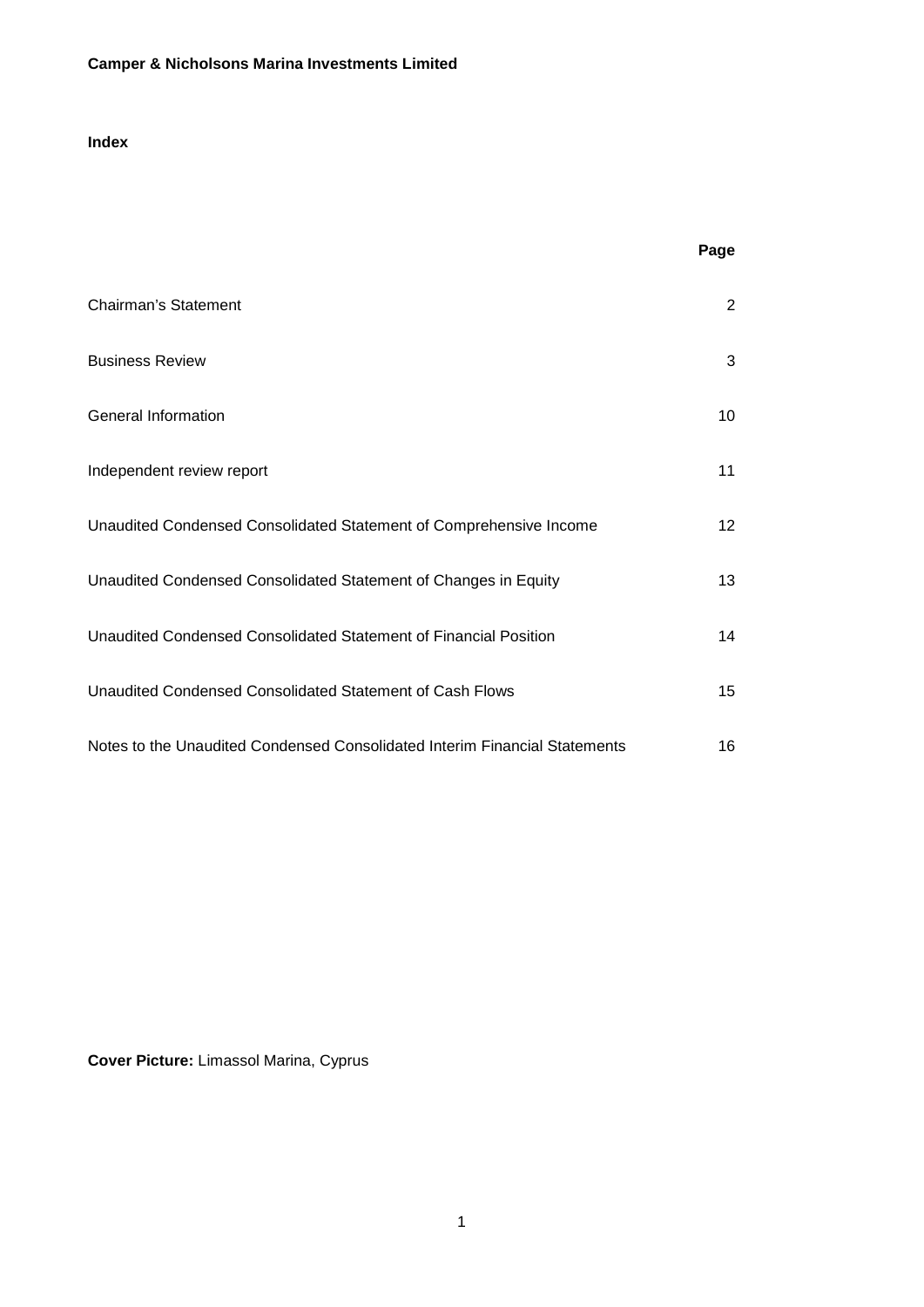### **CHAIRMAN'S STATEMENT**

I am pleased to report that following the completion of the cost reduction programme, the first half of 2015 has seen improvements in revenues, EBITDA and PBT at each of our three marinas and in our third party consultancy business. The adverse impact on our cost base of the strength of Sterling and the US Dollar versus the Euro has been offset by increased revenues and tight cost control and the third party consultancy business has also been looking to grow its Sterling and US Dollar revenues.

As a result of progress at each of our marina businesses, overall trading has improved over the same period last year and during the first half of 2015 the Results have been as follows:

- Group revenues, which under IFRS11 exclude revenues from our two joint ventures IC Cesme Marina and CNFE, increased by €1.4 million to €4.5 million (2014: €3.1 million). Half of the increase related to increased cost recharges for which there was an equivalent increase in cost of sales whilst the balance reflected increases at each of GHM, Port Louis and in the third party consultancy business.
- Operating expenses of €2.8 million showed an increase of €0.1 million from last year with the strength of Sterling and the US Dollar versus the weakness in the Euro responsible for the increase.
- Group operating profit of €0.1 million improved by €0.5 million from last year's €0.4 million loss. Of this improvement, €0.2 million related to the exchange gain on US Dollar deposits held.
- Loss before tax reduced to €0.6 million (2014: €0.8 million) which includes €0.2 million loss being our share of the losses of our Asia Pacific joint venture, CNFE.
- IC Cesme, our joint venture in Turkey, generated a  $\epsilon$ 0.2 million profit before tax in the period with higher revenues and tight control of costs and Grand Harbour Marina generated a small profit before tax on sales of €1.8 million (2014: €1.6 million). With improved sales and tight cost control, Port Louis halved its loss before tax to €0.17 million (2014: €0.35 million).
- Performance at CNFE continues to be slower than expected but a good pipeline of opportunities in both China and the rest of the region has resulted in three consultancy contracts being agreed recently with others still being reviewed. It is anticipated that these should help generate increased revenues in the second half of the year.
- Cash flow from operating activities was a  $\epsilon$ 0.2 million inflow as compared with the  $\epsilon$ 0.1 million outflow in 2014. The improvement was a result of the improved operating profit partially offset by increased investment in working capital. Capital investment in the period was €0.1 million, the same as in the prior year.

We were naturally disappointed that Miral Asset Management LLC decided to take the management of Yas Marina in house. However in the short term we expect the loss of income to be offset by a cash payment of €0.76 million to us in line with the termination arrangements in the contract.

As explained in the Business Review, the good progress that we have made with the Victoria Quay project at East Cowes would not have been possible without the support of our major shareholder, First Eastern, which is expected to participate as the cornerstone investor in the project. A number of conditions still remain to be satisfied as this project progresses.

Following the closure of our Richmond office in October 2014 we are very pleased that our small consolidated office at 34 St James's Street, London is giving us a more efficiently run business with improved access to existing and potential clients. The office location enables us also to widen our corporate relationships.

## Outlook

Our first half performance reflects the benefit of the completed cost reductions and the continuing return of confidence to the yachting sector. We have been investing significant management time to grow the business with Victoria Quay at East Cowes being a prime example. A number of our projects are well advanced and should come to fruition in 2016 and beyond and, as they do, we expect they will start to restore shareholder value.

Sir Christopher Lewinton Chairman 29 September 2015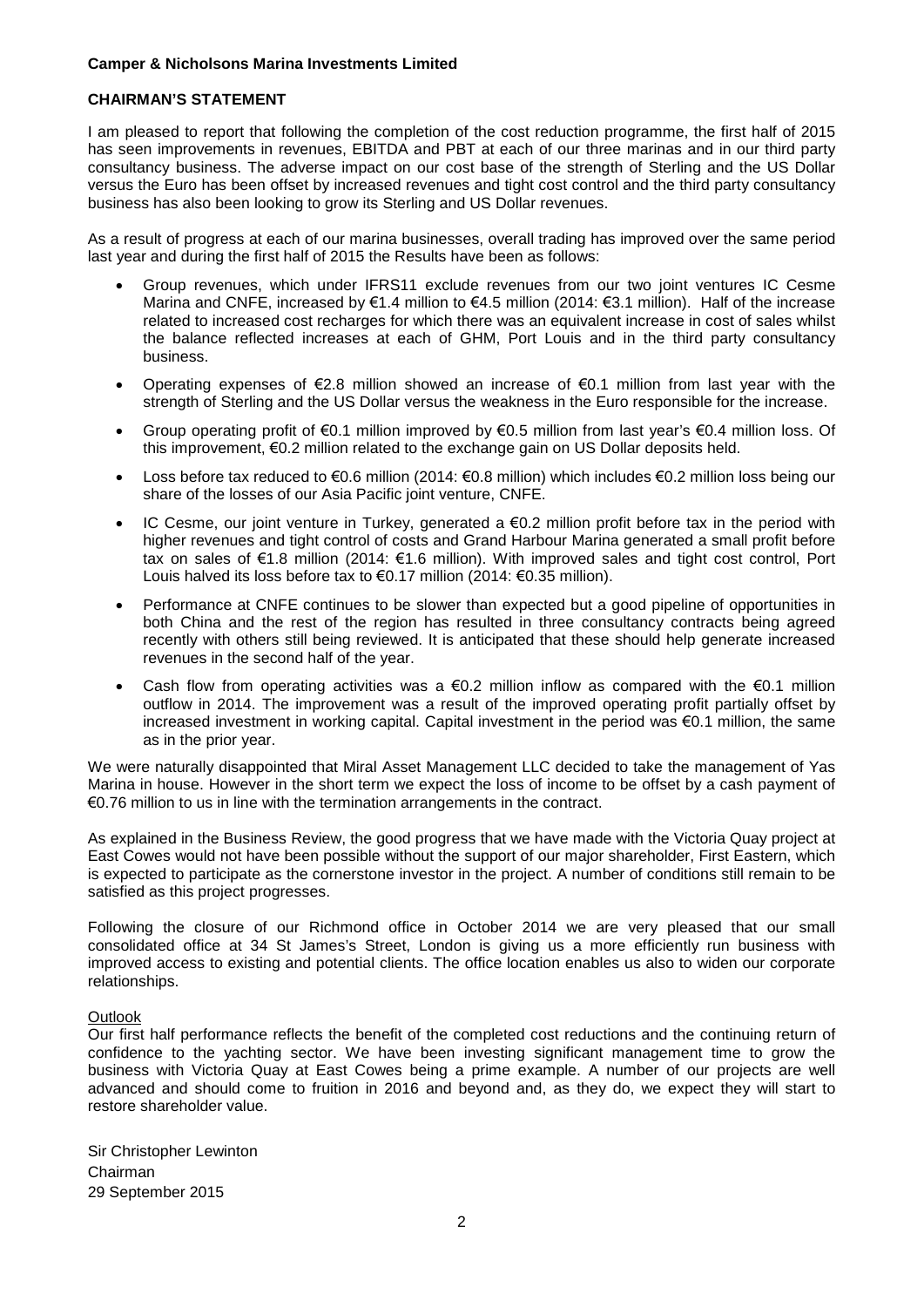# **BUSINESS REVIEW**

By Clive Whiley, Chief Executive Officer of Camper & Nicholsons Marinas Limited

#### **Review**

As highlighted in our Preliminary results for the year ended 31 December 2014, released in March, the extensive efforts made by the executive team in 2013/14 successfully brought to a close the actions deemed necessary to stabilise the operating expenses and to adjust the debt profile to a level commensurate with a normalised trading pattern.

Hence we entered 2015 with a cohesive and self-sustaining strategic plan, albeit with constricted cash resources as a result of deliberately seeking to minimise shareholder dilution during the recapitalisation phase, and our focus in the current year has been to explore ways to add value to the business:

### **Victoria Quay – East Cowes**

In March we announced that our wholly owned trading subsidiary, Camper & Nicholsons Marinas Limited (CNML), had agreed with its landside partner, Westcourt Real Estate (Europe) Ltd (WREE) and the Homes and Communities Agency (HCA) to permit the development of Victoria Quay, a landside and seaside development which includes a new 400 berth marina, at East Cowes, Isle of Wight. Whilst this agreement remains subject to the satisfaction of certain conditions including documentation, funding, planning and building we are pleased to report the incorporation, to the satisfaction of HCA, of an investing company, Victoria Quay Estate Limited (VQEL). Accordingly it is proposed that VQEL will, alongside WREE & CNML formally assume the development of Victoria Quay and is anticipated to proceed to:

- engage Victoria Quay Anchor Limited, a development company in which Camper & Nicholsons Marina Investments Limited (CNMI) will have a 10% carried interest, to manage the overall Victoria Quay project as a result of which CNML will additionally be retained as consultants to oversee the construction of the marina;
- subsequently enter into a long-term marina lease, with CNML, to manage the marina subject to certain rolling rental performance conditions.

First Eastern, which has a 52.4% shareholding in CNMI, has been instrumental in supporting CNML and WREE throughout the negotiations with HCA and is expected to participate as the cornerstone investor in both Victoria Quay Estate Limited & Victoria Quay Anchor Limited. VQEL will now proceed to seek the balance of the development capital for this £50 million project.

The application of the Camper & Nicholsons brand to the marina at Victoria Quay will be our first new marina project since the restructuring of the Company. Hence, as our associated project costs to date have been fully expensed, with no corresponding revenue accrual in the figures reported today, this project should subsequently be accretive to both marina operating & consultancy revenues. We will also retain an economic interest in the landside property (both marina-related and residential) via Victoria Quay Anchor Limited.

### **Marina Consultancy Fees**

In August we announced the decision by Miral Asset Management LLC to absorb the business & staff associated with our contract to manage Yas Marina into their own operating company. This notwithstanding we have continued to build our portfolio of marina management contracts where:

- the loss of the Yas contract is expected to lead to a gross one-off termination payment of €0.76 million to us this year and the significant improvements in the operation of Yas Marina, since our appointment in 2011, are widely recognised by the market;
- we are in discussions with a subsidiary of the Blackstone Group, to provide brand & marina management support to their refurbished St Katharine Docks marina in London. The appointment will be for an initial five year term following completion of the refurbishment of the marina and fees will be received for management and branding together with a marina performance incentive. This proposed appointment follows a period of working closely with Blackstone, as their marina consultant, on the feasibility and planning aspects of the refurbishment;
- In addition to the work completed on St Katharine Docks, we have so far this year completed feasibility studies on several marinas in Europe, which could lead to future consultancy revenues, and we continue to seek new management contracts to provide us with secure and predictable revenue and cash flows;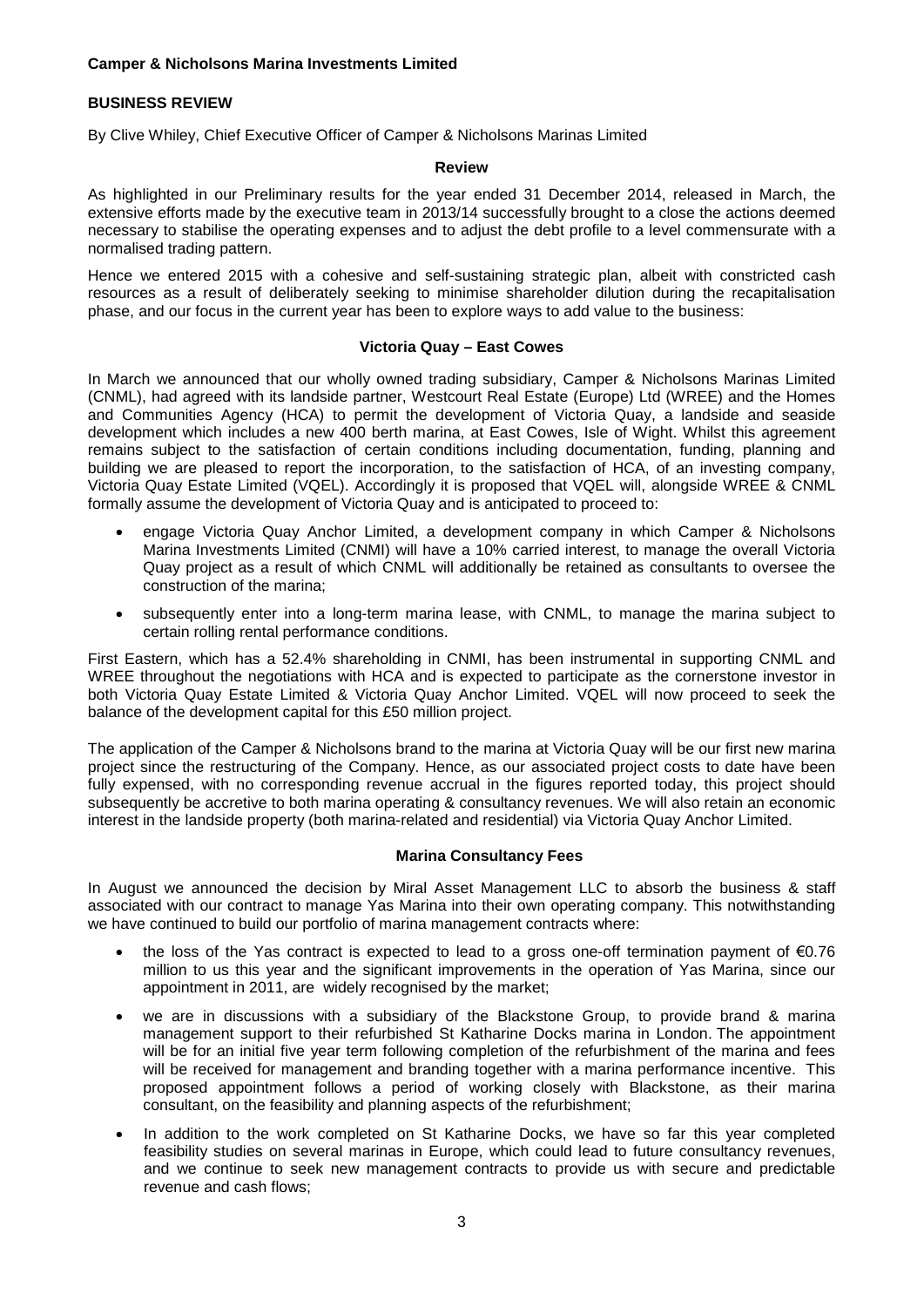### **Operational Balance**

In addition to the above strategic initiatives we have maintained our drive throughout the year to improve the operating balance of the business where:

- in July negotiations were completed with Isbank to increase their loan to IC Cesme by €1.56 million to €7.0 million (Group's 45% share, €3.15 million) with the additional funding to be used for further development of the marina. The interest rate on the loan has been reduced to Euribor + 4.5% (previously Euribor + 5.5%) and repayment will now be made in thirteen equal semi-annual instalments commencing July 2016 and ending July 2022;
- we have fine-tuned the detailed measures necessary to support sustainable revenue growth within CNFE, the Company's Hong Kong based joint venture, in order to provide a platform to access the long-term attractions of revenue growth in the region;
- our efforts to better match the currency mix of our revenues with our operating expenses, via an increased incidence of GBP & US\$ revenues, continues with GBP based external consultancy fee income improving to 20% of the total from less than 2% in 2013;

It is against this background that we are pleased to report that a continuing close control of our multicurrency operating expenses, together with an underlying 25% increase in revenues year-on-year (excluding Yas Marina), led to the Group achieving  $\epsilon$ 0.5 million positive EBITDA (2014: breakeven): more than compensating for a lower net contribution from our equity accounted investees and leading to a reduction in the loss before tax from €0.8 million loss in 2014 to €0.6 million loss in 2015.

The majority of our current strategic efforts seek to build upon our core owned-marina EBITDA stream, with new projects exhibiting a UK Sovereign and project management risk bias, which we believe to be increasingly supportive of the low watermark valuation of the business.

*First Half Group Financials*

|                                                           | January - June |         |         |
|-----------------------------------------------------------|----------------|---------|---------|
| €m                                                        | 2015 H1        | 2014 H1 | 2013 H1 |
| Marina operating activities                               | 4.0            | 3.2     | 3.0     |
| Marina consultancy fees                                   | 1.5            | 0.8     | 0.8     |
| Licensing of superyacht berths                            |                |         |         |
| Total revenues                                            | 5.5            | 4.0     | 3.8     |
| Adjustment for joint ventures*                            | (1.0)          | (0.9)   | (0.9)   |
| <b>Adjusted Sales Revenues</b>                            | 4.5            | 3.1     | 2.9     |
| <b>Cost of Sales</b>                                      | (1.6)          | (0.8)   | (0.7)   |
| <b>Gross Profit</b>                                       | 2.9            | 2.3     | 2.2     |
| Operating expenses                                        | (2.4)          | (2.3)   | (2.2)   |
| One off costs                                             |                |         | (0.2)   |
| <b>EBITDA</b>                                             | 0.5            |         | (0.2)   |
| Depreciation                                              | (0.4)          | (0.4)   | (0.4)   |
| Net interest expense                                      | (0.6)          | (0.5)   | (0.6)   |
| Loss before tax and share of Joint Ventures               | (0.5)          | (0.9)   | (1.2)   |
| Share of profit/(losses) of equity accounted<br>investees | (0.1)          | 0.1     | (0.2)   |
| Group (loss) before tax                                   | (0.6)          | (0.8)   | (1.4)   |

\* Under the accounting standard IFRS 11, which was applied for the first time in 2013, the Group's 45% and 50% shares of the revenues and the costs of Cesme Marina and CNFE respectively are excluded from the Statement of Comprehensive Income. Instead the statement includes the Group's share of Cesme and CNFE's after tax profits or losses as a single amount for profits and losses of equity-accounted investees, net of tax.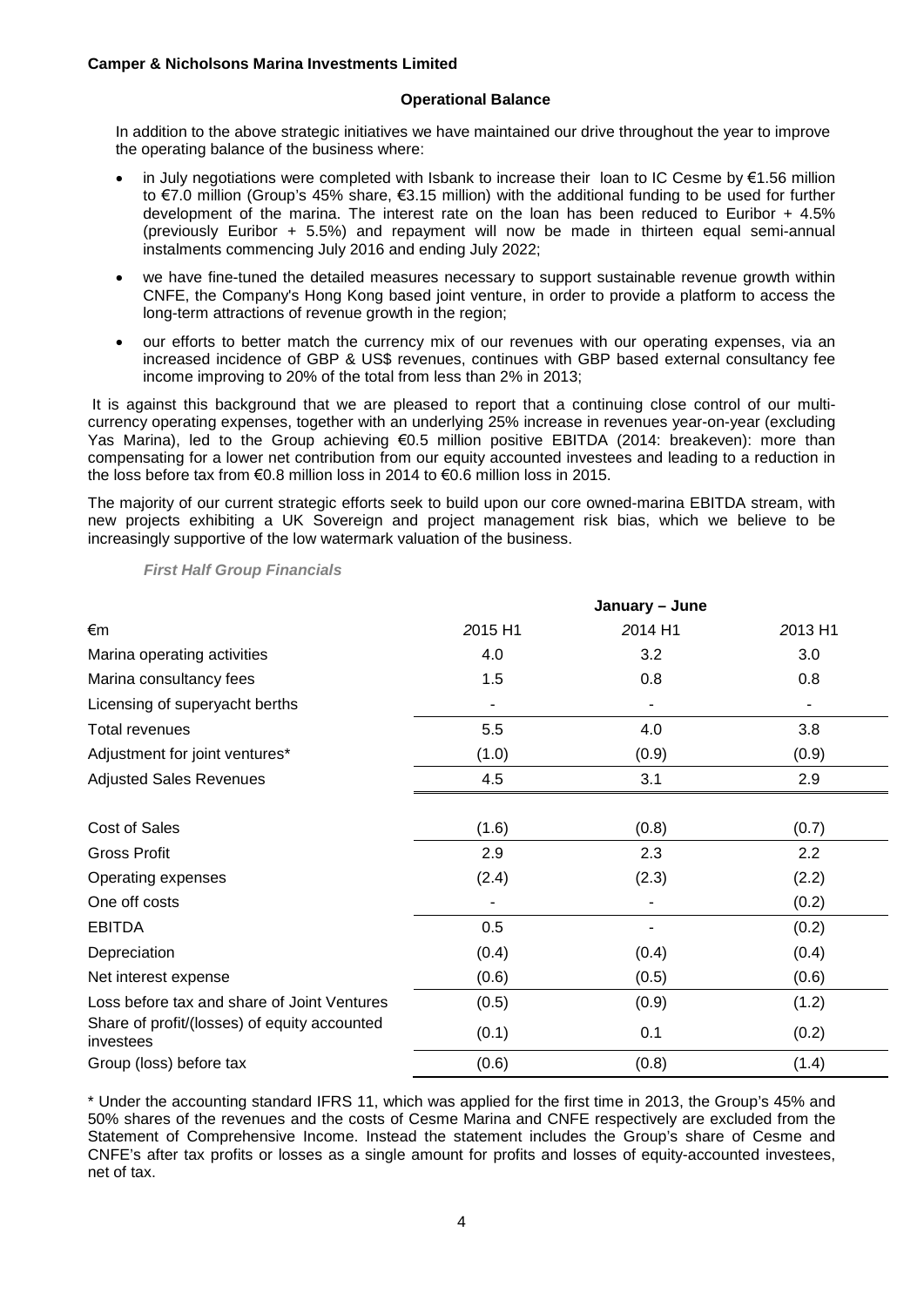The table above shows the Group revenues before this change, ie reflecting the Group's proportional share of the revenues of Cesme Marina and CNFE, with an adjustment made to show the impact of the change. All other figures in the table above are as reported in accordance with IFRS 11.

#### *Grand Harbour Marina, Malta*

|                           | January - June |         |         |  |
|---------------------------|----------------|---------|---------|--|
| €m                        | 2015 H1        | 2014 H1 | 2013 H1 |  |
| <b>Berth Sales</b>        |                |         |         |  |
| Marina operating revenues | 1.8            | 1.6     | 1.5     |  |
| Total revenues            | 1.8            | 1.6     | 1.5     |  |
| <b>EBITDA</b>             | 0.6            | 0.5     | 0.4     |  |
| <b>PBT</b>                | $\sim$         | $\sim$  | (0.1)   |  |
| Capital expenditure       | $\sim$         | $\sim$  | $\sim$  |  |

Berthing revenues showed a small increase over the same period last year whilst utility revenues increased by nearly €0.2 million to support the overall increase of the same amount for marina operating revenues. Berthing revenues from annual contracts increased by more than 30% to €0.6 million which more than offset reductions in seasonal and visitor fees from the high levels seen in 2014. Cost of sales increased by €0.1 million reflecting the higher utility revenues but with cost levels being maintained at last year's levels, EBITDA increased by €0.1 million to €0.6 million. (2014: €0.5 million) After deducting depreciation, the interest costs relating to the €12 million Bond and the 10% premium paid on the buyback of €0.68 million of bonds during the period, GHM achieved a breakeven profit before tax (2014: breakeven).

There were no berth sales generated in either the current period or the equivalent periods in each of the last two years. Although there have been a few enquiries about potential berth sales during the period, the price expectations of potential purchasers are not consistent with our own and no sales are expected therefore in the near future. Approval has been granted for the extension of the St Angelo wharf to accommodate an additional super yacht but construction will not be started until a sale has been agreed.

The Government of Malta has continued restoration work in the St Angelo area with the historic fort being a highly visible cultural attraction. Work is expected to be completed in the autumn in time for the Commonwealth Heads of Government meeting to be held in St Angelo in November.

CNMI continues to hold 79.2% of the shares of Grand Harbour Marina plc ("GHM"), a Maltese listed marina company, with the remainder of the shares being traded on the Malta Stock Exchange. As at 29 September 2015 the market capitalization of GHM was €20.0 million. CBRE Ltd valued GHM (based on a 100% interest) at €22.9 million as at 31 December 2014 and this valuation has not been updated during the period to 30 June 2015. Using the 31 December 2014 valuation and after adjusting for the Group's 79.2% shareholding, other assets and liabilities and losses there is a cumulative positive NAV adjustment of €5.3 million since acquisition.

#### *Cesme Marina, Turkey*

| For 100% of Marina  | January - June |             |         |
|---------------------|----------------|-------------|---------|
| €m                  | 2015 H1        | 2014 H1     | 2013 H1 |
| Seaside revenues    | 1.5            | 1.3         | 1.1     |
| Landside revenues   | 0.7            | $( )_{.}$ / | 0.7     |
| Total revenues      | 22             | 2.0         | 1.8     |
| <b>EBITDA</b>       | 0.9            | 0.8         | 0.5     |
| <b>PBT</b>          | 02             | 0.1         | (0.2)   |
| Capital expenditure |                |             |         |

The marina has made further progress during the first half of 2015 with increases in sales, EBITDA and PBT. Seaside revenues continued to grow with 383 berths either let or reserved on annual contracts at the end of June 2015 as compared with 347 at the same time last year. This result was achieved even though 35 boat owners did not renew their contracts largely due to boat owners wishing to change location or having sold their boats. Cesme Marina attended the Izmir and Istanbul boat shows and generated 66 berthing enquiries with more than 20% being converted into berthing contracts. Although the marina is full in terms of berth occupancy further revenue growth is possible though increasing the average size of boats being hosted. Water area utilisation is being reviewed again to determine where additional berthing capacity might be added.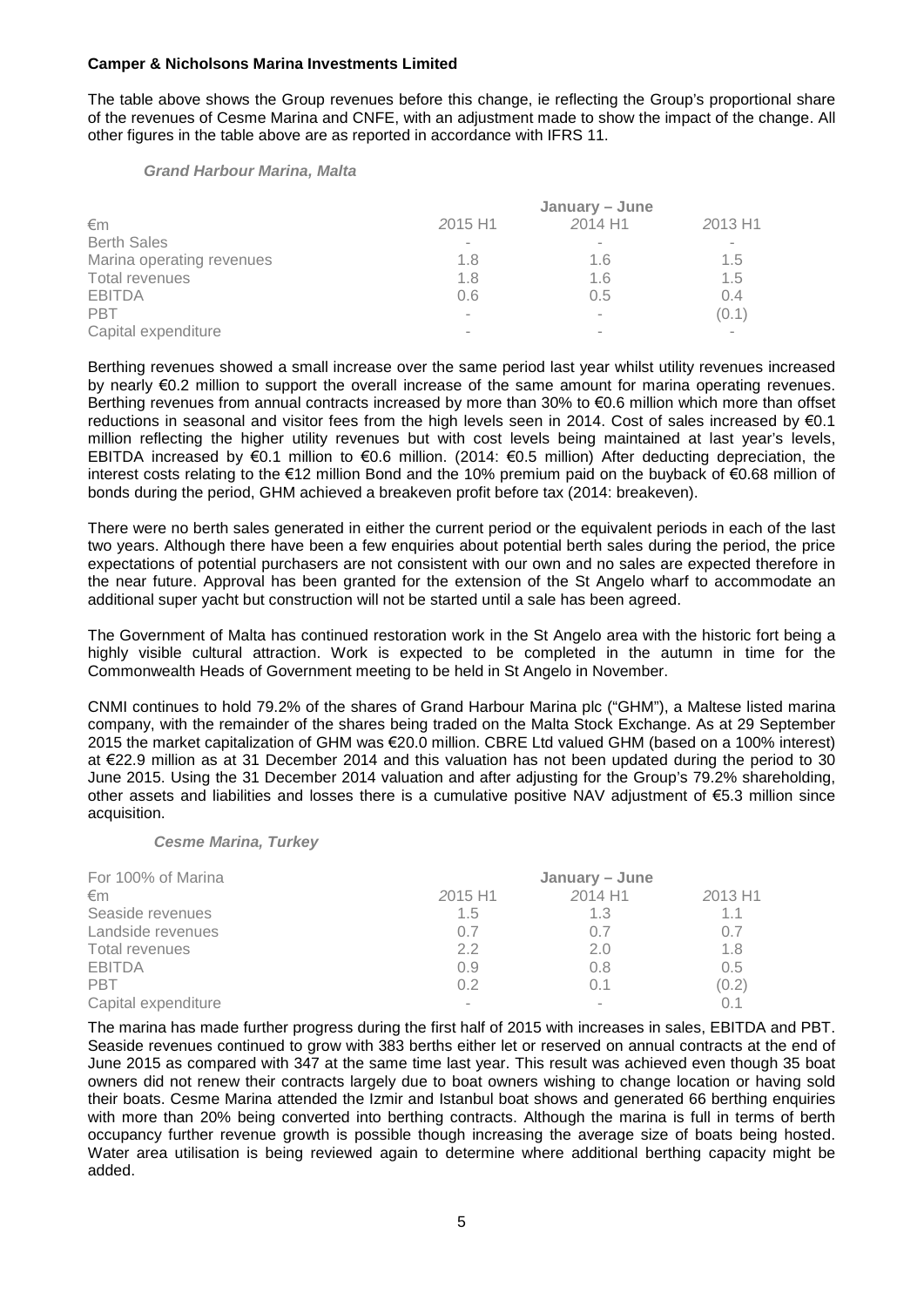In the first six months of the year, the retail village maintained revenues at the same level as in the equivalent period last year whilst management was engaged in renewing many of the landside contracts which were originally put in place 5 years ago when the marina opened. Those renewed contracts have helped increase landside rental revenues by around 18% in the peak season months of July and August.

In the first half of the year, Cesme generated revenues of €2.2 million (2014: €2.0 million) with all of the increase coming from seaside revenues. After deducting direct cost of sales and normal operating costs (including for the first time since 2011 operator fees totalling €0.2 million for the two partners) but before depreciation, Cesme made an operating profit of €0.9 million (2014: €0.8 million). After finance charges and depreciation, Cesme generated a €0.2 million profit before tax as compared with the €0.1 million profit in 2014. Excluding depreciation but including €0.4 million of Government rent, operating expenses increased by €0.1 million to €1.2 million (2014: €1.1 million) with this increase resulting from the inclusion of €0.2 million operator fees for C&N and IC Holdings.

During the period the marina hosted the conclusion of the Izmir Trophy race in which 22 boats participated and hosted also the Ocean rowing boat, 'Mr Hops', which travelled from Tunisia, to create awareness and raise funds for Save the Children to support children caught in conflicts around the world. In June the marina was visited by the Royal Thames Yacht Club for the commemoration of the Gallipoli Rally.

CBRE Ltd valued the Cesme Marina BOT Contract (based on a 100% interest) at €18.2 million as at 31 December 2014 and this valuation has not been updated during the period to 30 June 2015. Using the 31 December 2014 valuation and after adjusting for the Group's 45% shareholding, other assets and liabilities and losses there is a cumulative positive NAV adjustment of €1.4 million since acquisition.

| January - June |         |         |  |
|----------------|---------|---------|--|
| 2015 H1        | 2014 H1 | 2013 H1 |  |
|                |         |         |  |
| 1.1            | 0.8     | 0.7     |  |
| 1.1            | 0.8     | 0.7     |  |
| 0.2            |         |         |  |
| (0.2)          | (0.3)   | (0.4)   |  |
| 0.1            |         | $\sim$  |  |
|                |         |         |  |

Port Louis Marina has increased operating revenues by €0.3 million to €1.1 million (2014: €0.8 million) with revenues in US Dollars increasing by around 22% with improvement primarily from increased seaside occupancy and utilities. The rest of the improvement was generated by a 23% strengthening of the US Dollar with an average rate of 0.8962 to the Euro this year as compared with 0.7298 during the same period last year.

Overhead costs in local currency were maintained at the same level as last year but with the strengthened US Dollar referred to above and a small increase in cost of sales generated by the increased utility revenues, total costs increased by €0.1 million leaving EBITDA of €0.2 million (2014: €Nil). After depreciation and net finance costs, both adversely impacted by the €:US\$ exchange rate, the loss before and after tax of €0.2 million shows a €0.1 million improvement on last year.

Port Louis Marina again hosted the Grenada Sailing Week and provided berthing for the Spice Island Billfish tournament during January and in March the marina was visited by the World ARC during their 2014/15 Rally. The successful Royal Ocean Racing Club Transatlantic Race from Lanzarote to Grenada, which finished at Port Louis in December 2014, is expected to run again this year with an increased number of participants.

CBRE Ltd valued the Port Louis Marina and reclaimed land for development at US\$20.9 million (€17.2 million) at 31 December 2014 and this valuation has not been updated during the period to 30 June 2015. Using the 31 December 2014 valuation adjusted by US\$1.5 million for the estimated value of the unused seabed which CBRE did not include in their valuation and after adjusting for other assets and liabilities, losses and exchange impacts there is a cumulative negative NAV adjustment of €0.6 million.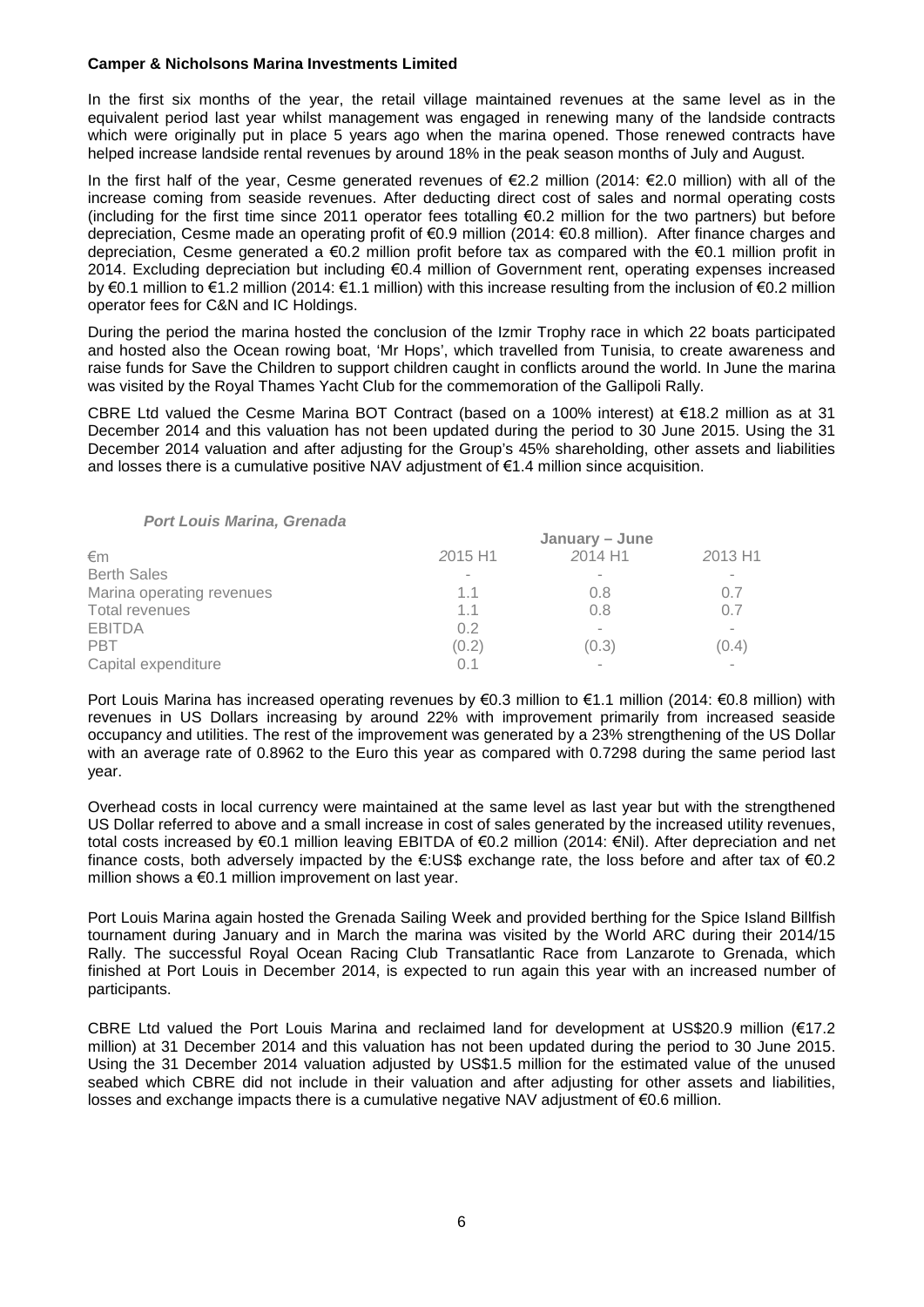|                                                       |       | January - June |       |
|-------------------------------------------------------|-------|----------------|-------|
| €m                                                    | 2015  | 2014           | 2013  |
| <b>External revenues</b>                              | 1.5   | 0.7            | 0.8   |
| <b>Revenues from Owned</b><br>marinas                 | 0.4   | 0.4            | 0.4   |
| <b>Revenues from Parent</b><br>Company                | 0.2   | 0.2            | 0.3   |
| <b>Total revenues</b>                                 | 2.1   | 1.3            | 1.5   |
| Cost of Sales                                         | (1.2) | (0.6)          | (0.5) |
| <b>Third Party Business</b><br>operating costs        | (0.9) | (0.8)          | (0.8) |
| One-off redundancy costs                              |       |                | (0.2) |
| <b>Third Party Business</b><br>operating costs - CNFE | (0.2) | (0.2)          | (0.2) |
| <b>EBITDA</b>                                         | (0.2) | (0.3)          | (0.2) |
| <b>CNFE</b> losses not<br>consolidated                |       | 0.2            |       |
| <b>Adjusted EBITDA</b>                                | (0.2) | (0.1)          | (0.2) |

*Third Party Marina Service and Consultancy Agreements*

The above figures include the Group's share (50%) of the results of Camper & Nicholsons First Eastern, our Asia Pacific joint venture with First Eastern although as explained previously, under the IFRS11 accounting standard, the detailed revenues and costs of the joint venture are not shown in the Statement of Comprehensive Income as they are included as part of a total share of profits and losses of equityaccounted investees, net of tax. The Group's share of CNFE's result in the current period was a €0.2 million loss (2014: €0.2 million loss) but as indicated in the table above, and as reported last year, under IFRS 11, the share of the 2014 first half losses was not consolidated. Further information on the Group's share of the results of CNFE is provided in Note 13 to the Financial Statements.

Total revenues in the period increased to €2.1 million (2014: €1.3 million) with nearly €0.7 million of the increase relating to recharged expenses for which there is an equivalent increase in cost of sales. External consultancy fees increased by more than €0.1 million with the recommencement of work for existing clients and the addition of new clients which are expected to provide an ongoing revenue stream. Although work continued on the Victoria Quay project no revenues have been included from that project as financing has not yet been arranged.

CNFE generated a small increase in revenues when compared with the prior year but still remains well below our expectations. Owners' ideas for many marinas each with a large number of berths, particularly in China, are considered unrealistic. The business focus is therefore on a small number of high quality opportunities in China and on projects elsewhere within the Asia Pacific region.

Following the cost reductions implemented in 2013, business operating costs which were maintained at €0.8 million in 2014 have increased by €0.1 million in 2015. All of this increase relates to the change of the £:€ rate from 1.218 in 2014 to 1.366 and the impact that this has on the business's costs which are primarily in Sterling. Costs in the CNFE joint venture, our share of which is €0.2 million, have been maintained at the same level as last year.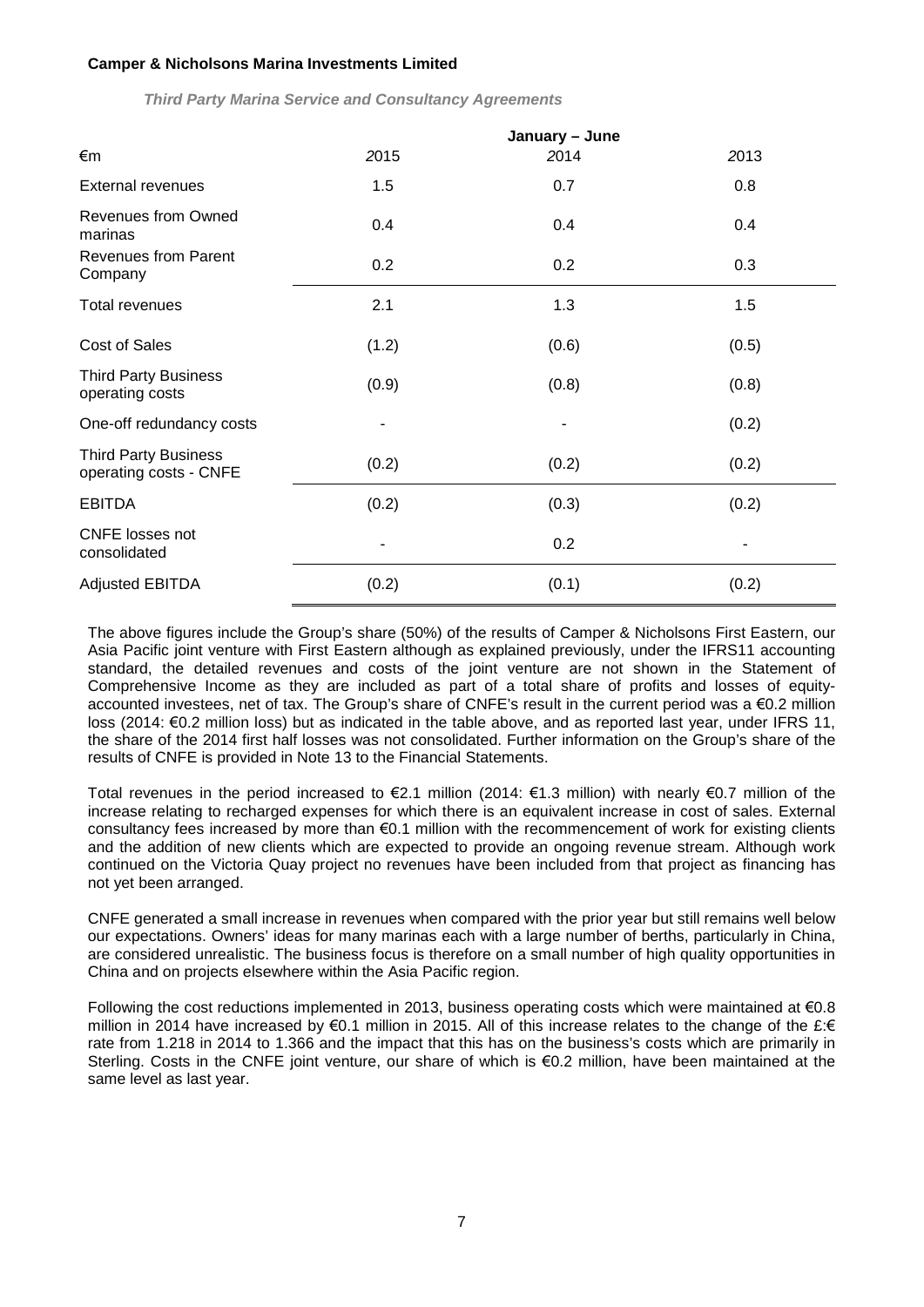#### *Financial Overview*

The IFRS 11 Accounting Standard requires the results of the joint ventures, IC Cesme Marina and Camper & Nicholsons First Eastern to be included in a single line, share of profits and losses of equity-accounted investees, net of tax, in the Statement of Comprehensive Income. Their results are therefore excluded from the detailed lines of the Statement of Comprehensive Income.

Sales of €4.5 million (2014: €3.1 million) during the period, reflected increases of €0.2 million and €0.3 million at Grand Harbour Marina and Port Louis Marina respectively with a €0.8 million increase in our third party marina services and consultancy business of which €0.7 million related to recharged expenses for which there was an equivalent increase in cost of sales. After direct cost of sales of €1.6 million (2014: €0.8 million) and operating expenses, excluding depreciation, of €2.4 million (2014: €2.3 million) which benefitted from a positive €0.2 million exchange gain on the US Dollars held, the Group generated EBITDA of €0.5 million (2014: € breakeven). After deducting depreciation of €0.4 million and net interest expenditure of €0.6 million and including the Group's €0.1 million share of the net losses of the equity accounted investees, the loss before tax was €0.6 million (2014: €0.8 million loss) with an after tax figure of €0.7 million (2014: €0.9 million). The loss per share to CNMI shareholders was 0.42c (2014: loss per share of 0.63c).

The consolidated Statement of Financial Position at 30 June 2015 comprised the assets and liabilities of the Company, Grand Harbour Marina plc, Camper & Nicholsons Caribbean Holdings Ltd and Camper & Nicholsons Marinas International Limited and the Group's share of the net assets of IC Cesme and Camper & Nicholsons First Eastern. The non-current assets of €42.4 million (Dec 2014: €41.6 million) comprised the tangible fixed assets employed in the marina businesses, the goodwill arising on the acquisitions,  $\epsilon 0.4$ million held in a trust fund for the repayment of the unsecured 7% Bond and the €4.0 million pledged cash deposit relating to Cesme. Current assets included the Company's cash deposits of €0.5 million, held mainly as fixed short term deposits, GHM's cash balances of €2.1 million and the other cash balances and trade and other debtors of the majority owned businesses. As at 30 June 2015, the Group had total cash balances of €2.9 million available for use in the business, ie excluding the €4.0 million pledged cash deposits referred to above.

Current liabilities were mainly trade related, together with the current portion of long-term debt at Port Louis. The non-current liabilities comprised the GHM unsecured bond and the balance of the long term debt at Port Louis.

At 30 June 2015, the Group's net assets on an IFRS basis, amounted to €27.7 million (Dec 2014: €27.1 million). Of this amount, €0.5 million was attributable to the minority shareholders in GHM with €27.2 million (Dec 2014: €26.6 million) attributable to the Company, which equated to 16.40c (Dec 2014: 16.07c) per share on both a basic and diluted basis.

### *Net Asset Value and Property Valuation*

In accordance with our statutory accounting policies, which conform to the requirements of International Financial Reporting Standards (IFRS), the statutory NAV of the Group on a basic and diluted basis as at 30 June 2015 of 16.40c per share (Dec 2014: 16.07c per share) does not reflect any revaluation of the Company's investments in subsidiaries and joint ventures, such investments being consolidated in the balance sheet at the book value of the Group's share of net assets.

However, in accordance with the Group's stated valuation policy, CBRE Limited prepares valuations of Cesme Marina, Turkey, Grand Harbour Marina, Malta and Port Louis Marina, Grenada on an annual basis. The basis on which these valuations are completed, is explained in the Note at the end of this report. CBRE Ltd's valuations of Cesme, Grand Harbour Marina and Port Louis Marina, completed at 31 December 2014 in accordance with RICS Appraisal and Valuation Standards, were €18.2 million, €22.9 million and US\$20.9 million respectively. Using those valuations and adjusting for debt and other liabilities, and the estimated value of the unused seabed at Port Louis, and taking into account the Company's shareholding in Grand Harbour Marina of 79.2%, results in a cumulative NAV increase of €6.1 million equating to an adjusted NAV per share on both a basic and a diluted basis of 20.1c per share.

The Company holds certain investments, which are accounted for and valued in currencies other than Euros. In keeping with its stated policies, it is not intended to hedge the exchange rate risk but, where possible, the Company's investments and related borrowings will be in matched currencies.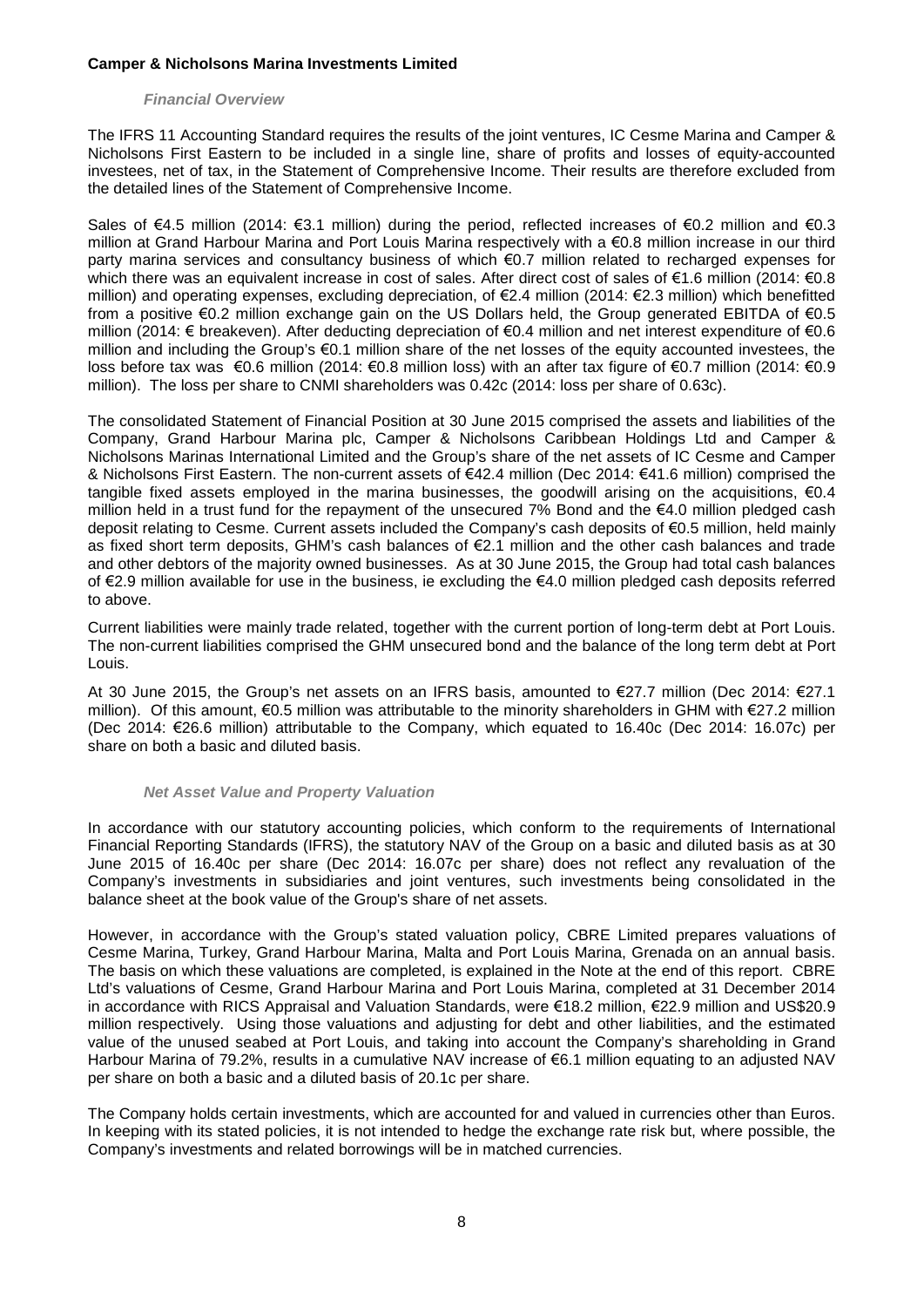### *Camper & Nicholsons Marina Investments Ltd*

The NAV, and reconciliation to Adjusted NAV, are summarized in the table below.

|                                                | Total<br>$(\epsilon m)$ | Per share #<br>(c) |
|------------------------------------------------|-------------------------|--------------------|
| NAV (IFRS)                                     | 27.2                    | 16.4               |
| Grand Harbour Marina - cumulative value uplift | 5.3                     | 3.2                |
| Cesme Marina, Turkey - cumulative value uplift | 1.4                     | 0.9                |
| Port Louis Marina – cumulative value decrease  | (0.6)                   | (0.4)              |
| NAV (Adjusted)                                 | 33.3                    | 20.1               |

# Basic and diluted per share figures are the same as no options were in issue at the reporting date

### **Note concerning Property Valuations**

External valuations of the Group's owned marinas are prepared annually to coincide with the Group's full year results. CBRE Ltd, the Company's property valuer, prepared valuations for Grand Harbour Marina, Malta, Cesme Marina Turkey and Port Louis Marina, Grenada at 31 December 2014. Further information is set out below.

### *Grand Harbour Marina, Malta*

The property was initially valued as at 11 June 2007 in accordance with Royal Institution of Chartered Surveyors Appraisal and Valuation Standards Fifth Edition (Red Book) in the sum of €23.2 million. The property was valued as a fully operational business entity with reference to trading potential. The property is occupied by way of a sub-Emphyteusis agreement granted June 1999 expiring in 2098. The property was valued again in accordance with the RICS Valuation – Professional Standards (2014) ("the Standards") at 31 December 2014 in the sum of €22.9 million. We are in receipt of a valuation report as at 31 December 2014.

### *Cesme Marina, Turkey*

The property was initially valued as at 20 April 2007 in accordance with Royal Institution of Chartered Surveyors Appraisal and Valuation Standards, Fifth Edition (Red Book) in the sum of €4.1 million. The property was valued as a fully operational business entity with reference to trading potential. The property is occupied by way of a Build Operate and Transfer agreement expiring after 25 years. On expiry, all interest in the Marina, its fixtures and fittings will revert to the Turkish Government, free of consideration or compensation. The property was valued again in accordance with the RICS Valuation – Professional Standards (2014) ("the Standards") at 31 December 2014 in the sum of €18.2 million. We are in receipt of a valuation report as at 31 December 2014.

### *Port Louis Marina, Grenada*

The property was initially valued as at 6 December 2007 in accordance with Royal Institution of Chartered Surveyors Appraisal and Valuation Standards Fifth Edition (Red Book) in the sum of US\$27.3 million (€18.7 million). The property and reclaimed land for development was valued in its then current state with reference to trading potential. The property is occupied by way of a 99 year lease from the Government of Grenada which expires in 2105 but is renewable at that time for a further 99 years. The property was valued again in accordance with the RICS Valuation – Professional Standards (2014) ("the Standards") at 31 December 2014 in the sum of US\$20.9 million (€17.2 million). We are in receipt of a valuation report as at 31 December 2014. However as explained in Note14 of the Consolidated Financial Statements for the year ended 31 December 2014, the Directors consider that although the CBRE valuation was around 7% below the current book value they believe that there are signs that more positive market conditions are returning to both the region and the marine market generally and that in the medium term the unused seabed area, for which a value of US\$1.5 million was estimated but to which CBRE did not attribute a specific value, and super yacht berths are expected to be meaningful contributors to value.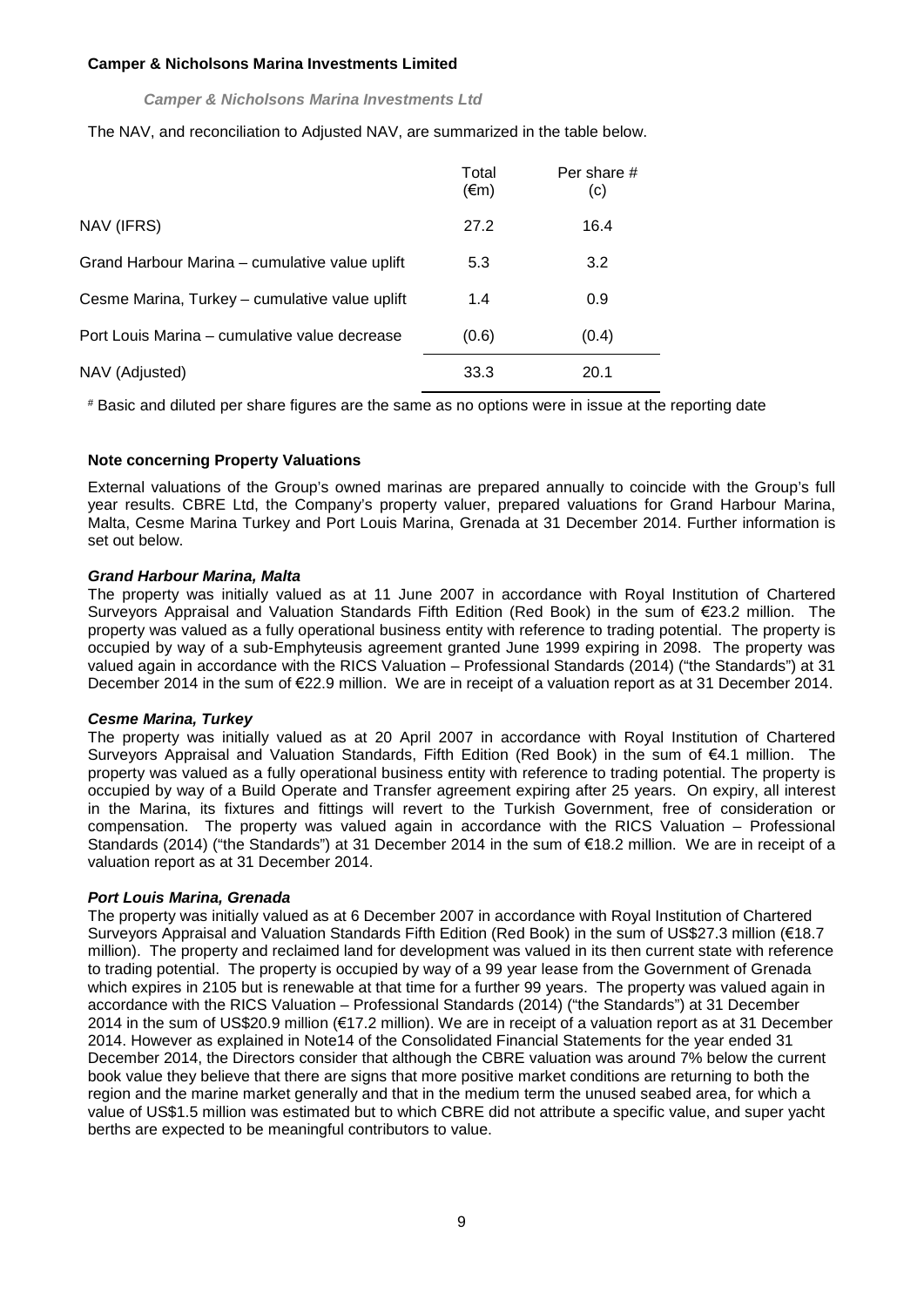### **General Information**

### **Directors**:

Sir Christopher Lewinton (Chairman) Martin Bralsford Victor Chu Elizabeth Kan Roger Lewis Clive Whiley

### **Company Secretary:**

Shaftesbury Limited

### **Registered office:**

Island House Grande Rue St Martins Guernsey GY4 6RU

### **Guernsey based Administrator**

Fort Management Services Limited Island House, Grande Rue St Martins Guernsey GY4 6RU

### **Legal Advisors United Kingdom:**

Stephenson Harwood, One St Paul's Churchyard London EC4M 8SH

### **Legal Advisors Guernsey:**

Carey Olsen Carey House Les Banques St. Peter Port **Guernsey** GY1 4BZ

### **Nominated Advisor:**

finnCap 60 New Broad Street London EC2M 1JJ

### **Auditor:**

KPMG Channel Islands Limited Glategny Court Glategny Esplanade St. Peter Port **Guernsey** GY1 1WR

### **Bankers:**

HSBC Bank plc PO Box 31 St Peter Port **Guernsey** GY1 3AT

Barclays Private Clients International Le Marchant House Le Truchot St. Peter Port **Guernsey** GY1 3BE

Turkiye Is Bankasi London Branch 8 Prince's Street London EC2R 8HL

The Bank of Nova Scotia Halifax Street PO Box 194 St. George's Grenada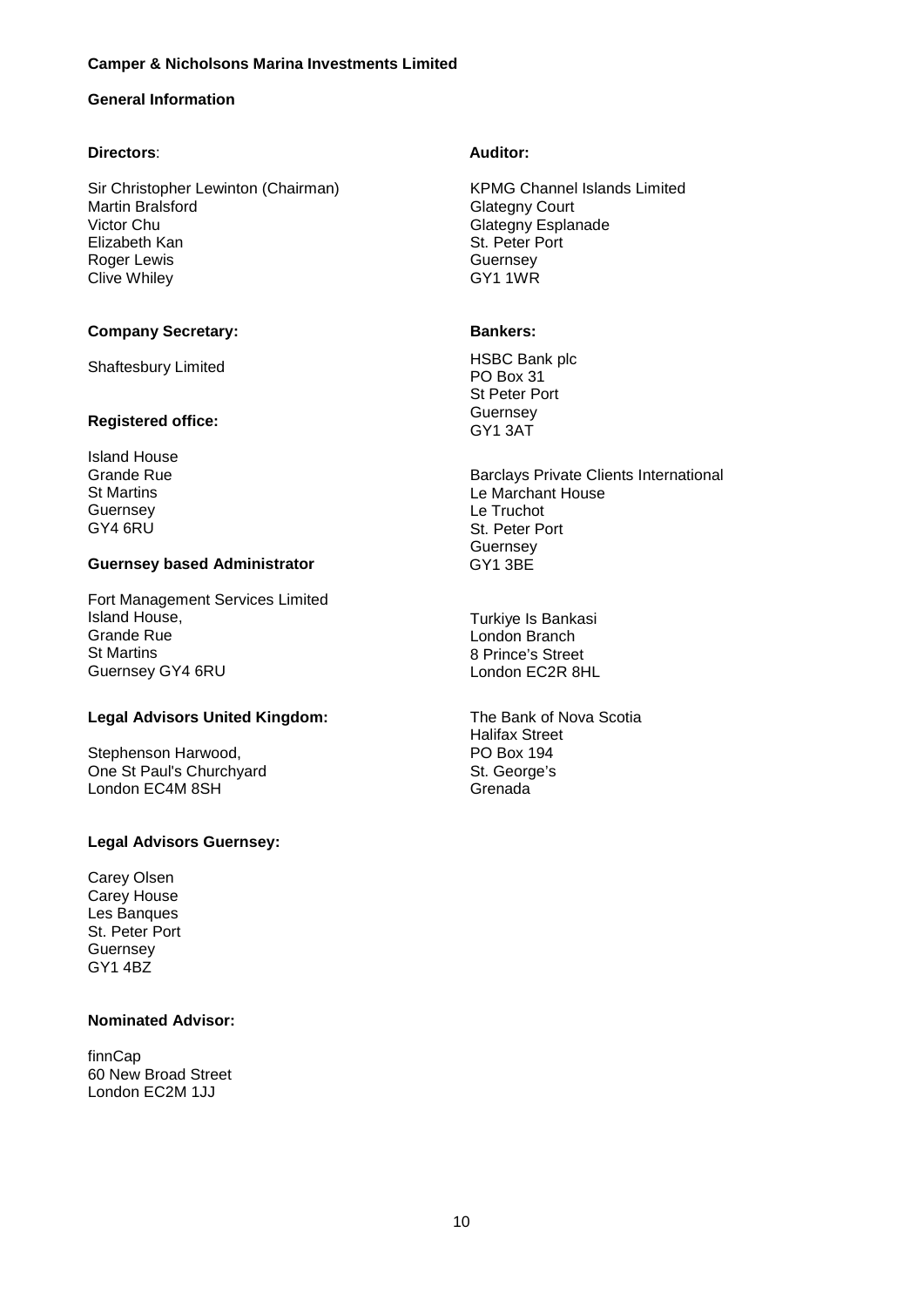### **Independent review report to Camper & Nicholsons Marina Investments Limited**

### **Introduction**

We have been engaged by Camper & Nicholsons Marina Investments Limited (the "Company") to review the Unaudited Condensed set of Consolidated Interim Financial Statements in the half-year report for the six months ended 30 June 2015 of the Company together with its subsidiaries (together the "Group") which comprises the Unaudited Condensed Consolidated Statement of Comprehensive Income, Unaudited Condensed Consolidated Statement of Changes in Equity, Unaudited Condensed Consolidated Statement of Financial Position, Unaudited Condensed Consolidated Statement of Cash Flows and the related explanatory notes. We have read the other information contained in the half-year report and considered whether it contains any apparent misstatements or material inconsistencies with the information in the Unaudited Condensed set of Consolidated Interim Financial Statements.

This report is made solely to the Company in accordance with the terms of our engagement letter dated 17 August 2015. Our review has been undertaken so that we might state to the Company those matters we are required to state to it in this report and for no other purpose. To the fullest extent permitted by law, we do not accept or assume responsibility to anyone other than the Company for our review work, for this report, or for the conclusions we have reached.

### **Directors' responsibilities**

The half-year report is the responsibility of, and has been approved by, the directors. The directors are responsible for preparing the half-year report in accordance with AIM Rules.

As disclosed in note 2, the annual consolidated financial statements of the Group are prepared in accordance with IFRSs. The Unaudited Condensed set of Consolidated Interim Financial Statements included in this half-year report has been prepared in accordance with IAS 34 *Interim Financial Reporting ("IAS34")*.

### **Our responsibility**

Our responsibility is to express to the Company a conclusion on the Unaudited Condensed set of Consolidated Interim Financial Statements in the half-year report based on our review.

### **Scope of review**

We conducted our review in accordance with International Standard on Review Engagements (UK and Ireland) 2410 *Review of Interim Financial Information Performed by the Independent Auditor of the Entity* issued by the Auditing Practices Board for use in the UK. A review of interim financial information consists of making enquiries, primarily of persons responsible for financial and accounting matters, and applying analytical and other review procedures. A review is substantially less in scope than an audit conducted in accordance with International Standards on Auditing (UK and Ireland) and consequently does not enable us to obtain assurance that we would become aware of all significant matters that might be identified in an audit. Accordingly, we do not express an audit opinion.

### **Conclusion**

Based on our review, nothing has come to our attention that causes us to believe that the Unaudited Condensed set of Consolidated Interim Financial Statements in the half-year report for the six months ended 30 June 2015 is not prepared, in all material respects, in accordance with IAS 34 and the AIM Rules.

### **KPMG Channel Islands Limited**

*Guernsey* 29 September 2015

The maintenance and integrity of the Camper & Nicholsons Marina Investments Limited website is the responsibility of the Directors; the work carried out by the auditors does not involve consideration of these matters and, accordingly, the auditors accept no responsibility for any changes that may have occurred to the financial statements since they were initially presented on the website.

Legislation in Guernsey governing the preparation and dissemination of financial statements may differ from legislation in other jurisdictions.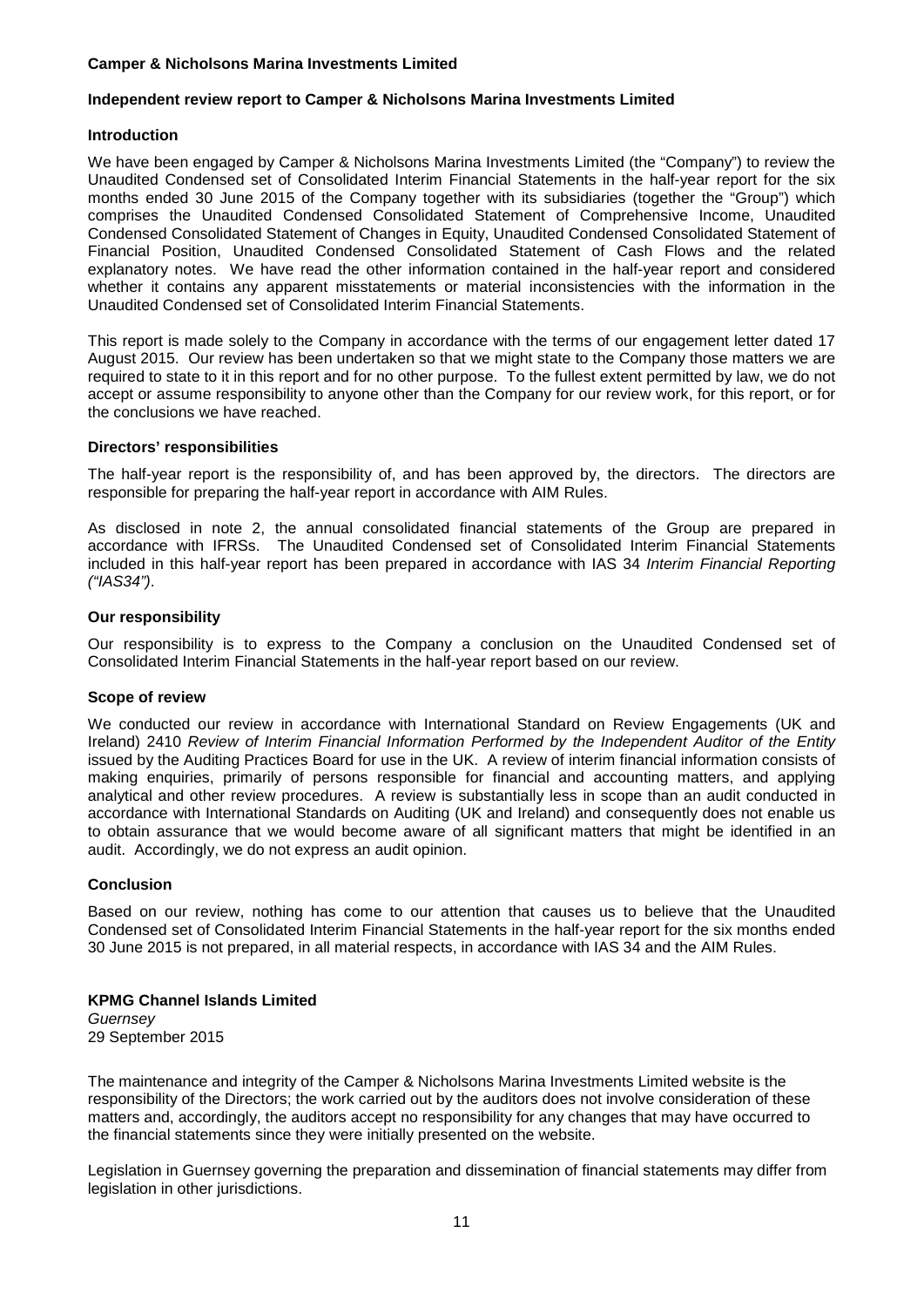### **Camper & Nicholsons Marina Investments Limited Unaudited Condensed Consolidated Statement of Comprehensive Income For the six months ended 30 June 2015**

|                                                                                                                                                                                 |    | 30-Jun-2015 | 30-Jun-2014     |
|---------------------------------------------------------------------------------------------------------------------------------------------------------------------------------|----|-------------|-----------------|
|                                                                                                                                                                                 |    | €000        | €000            |
| Marina operating activities                                                                                                                                                     |    | 2,940       | 2,332           |
| Marina consultancy fees                                                                                                                                                         |    | 1,582       | 774             |
| <b>Revenue</b>                                                                                                                                                                  |    | 4,522       | 3,106           |
| Cost of sales                                                                                                                                                                   |    | (1,602)     | (764)           |
| <b>Gross Profit</b>                                                                                                                                                             |    | 2,920       | 2,342           |
| <b>Operating Expenses</b>                                                                                                                                                       | 6  | (2,803)     | (2,708)         |
| <b>Operating profit/(loss)</b>                                                                                                                                                  |    | 117         | (366)           |
| Finance income                                                                                                                                                                  |    | 27          | 68              |
| Finance expense                                                                                                                                                                 |    | (636)       | (611)           |
|                                                                                                                                                                                 |    | (609)       | (543)           |
|                                                                                                                                                                                 |    |             |                 |
| Share of (losses)/profits of equity-accounted investees,<br>net of tax                                                                                                          |    | (124)       | 59              |
| Loss before tax                                                                                                                                                                 |    | (616)       | (850)           |
| Taxation                                                                                                                                                                        | 9  | (118)       | (54)            |
| Loss for the period from continuing activities                                                                                                                                  |    | (734)       | (904)           |
| Other comprehensive income<br>Items that are or may be reclassified subsequently to profit or loss:<br>Fair value reserve<br>Foreign currency translation differences - foreign |    |             | (4)             |
| operations                                                                                                                                                                      |    | 1,246       | 41              |
| Other comprehensive income for the period                                                                                                                                       |    | 1,246       | $\overline{37}$ |
| Total comprehensive profit/(loss) for the period                                                                                                                                |    | 512         | (867)           |
| Loss attributable to:                                                                                                                                                           |    |             |                 |
| Equity shareholders                                                                                                                                                             |    | (726)       | (896)           |
| Non-controlling interest<br>Loss for the period                                                                                                                                 |    | (8)         | (8)             |
|                                                                                                                                                                                 |    | (734)       | (904)           |
| Total comprehensive profit/(loss) attributable to:                                                                                                                              |    |             |                 |
| Equity shareholders                                                                                                                                                             |    | 520         | (858)           |
| Non-controlling interest                                                                                                                                                        |    | (8)         | (9)             |
| Total comprehensive profit/(loss) for the period                                                                                                                                |    | 512         | (867)           |
| Loss per share (Euro cents)                                                                                                                                                     |    |             |                 |
| Basic and diluted, attributable to equity shareholders                                                                                                                          | 10 | (0.44)      | (0.63)          |

The accompanying notes on pages 16 to 29 form an integral part of these unaudited condensed consolidated interim financial statements**.**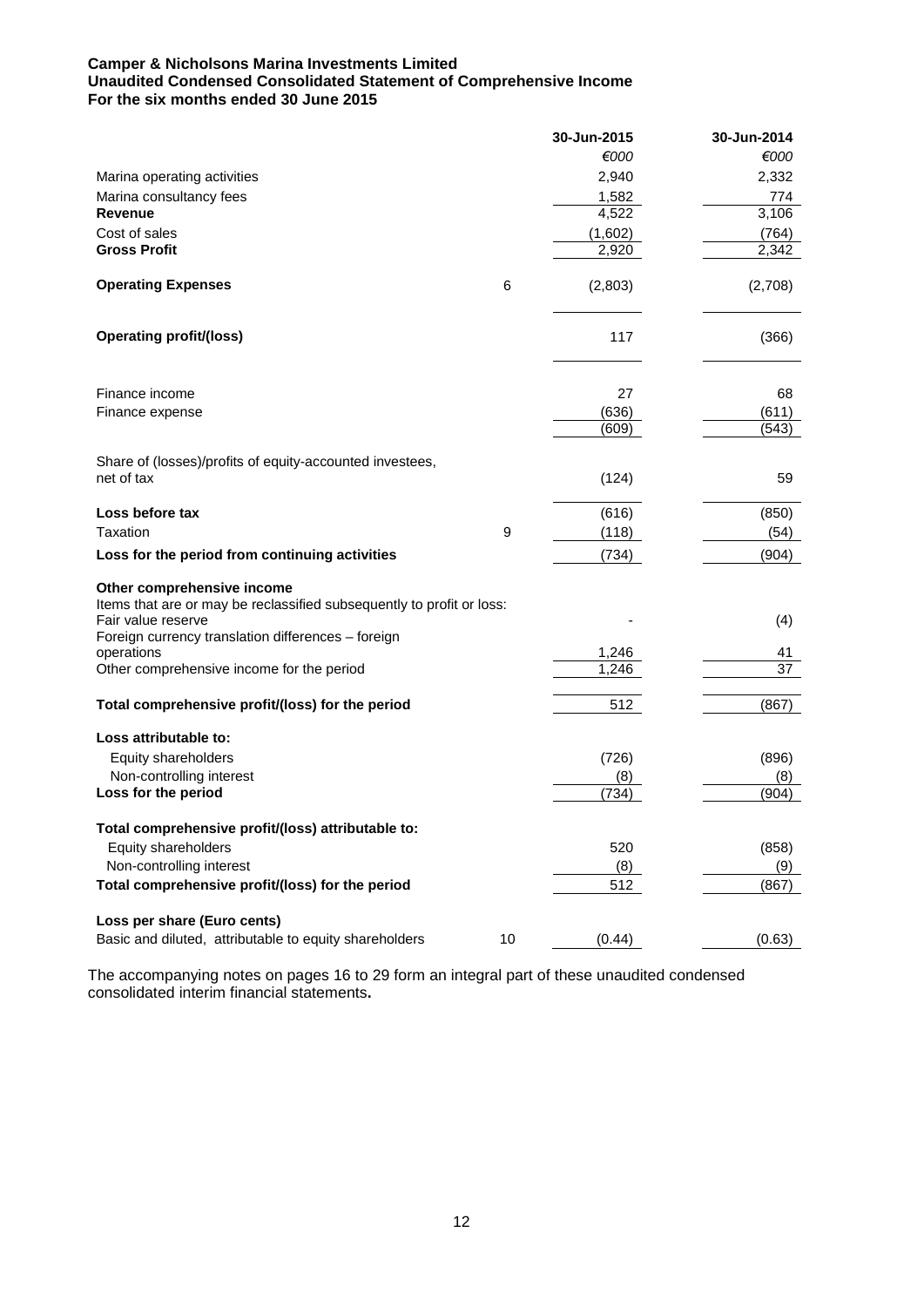#### **Camper & Nicholsons Marina Investments Limited Unaudited Condensed Consolidated Statement of Changes in Equity For the six months ended 30 June 2015**

|                                                                                   | <b>Issued</b><br><b>Capital</b><br>€000 | <b>Retained</b><br><b>Earnings</b><br>€000 | <b>Fair Value</b><br><b>Reserve</b><br>€000 | Foreign<br><b>Exchange</b><br><b>Reserve</b><br>€000 | <b>Total</b><br>€000 | Non-<br>controlling<br><b>Interests</b><br>€000 | <b>Total Equity</b><br>€000 |
|-----------------------------------------------------------------------------------|-----------------------------------------|--------------------------------------------|---------------------------------------------|------------------------------------------------------|----------------------|-------------------------------------------------|-----------------------------|
| 6 months ended 30 June 2014                                                       |                                         |                                            |                                             |                                                      |                      |                                                 |                             |
| At 1 January 2014                                                                 | 58,782                                  | (36, 888)                                  | 25                                          | 2,329                                                | 24,248               | 654                                             | 24,902                      |
| Total comprehensive income for the period                                         |                                         |                                            |                                             |                                                      |                      |                                                 |                             |
| Loss for the period                                                               |                                         | (896)                                      |                                             |                                                      | (896)                | (8)                                             | (904)                       |
| Other comprehensive income                                                        |                                         |                                            | (3)                                         | 41                                                   | 38                   | (1)                                             | 37                          |
| <b>Total comprehensive income</b>                                                 |                                         | (896)                                      | (3)                                         | 41                                                   | (858)                | (9)                                             | (867)                       |
| Transactions with owners of the Company<br><b>Contributions and distributions</b> |                                         |                                            |                                             |                                                      |                      |                                                 |                             |
| Issue of ordinary shares                                                          | 2,839                                   |                                            |                                             |                                                      | 2,839                |                                                 | 2,839                       |
| Dividend paid to non-controlling interest                                         |                                         |                                            |                                             |                                                      |                      | (175)                                           | (175)                       |
| <b>Total contributions and distributions</b>                                      | 2,839                                   |                                            |                                             |                                                      | 2,839                | (175)                                           | 2,664                       |
| At 30 June 2014                                                                   | 61,621                                  | (37, 784)                                  | 22                                          | 2,370                                                | 26,229               | 470                                             | 26,699                      |
| 6 Months Ended 30 June 2015                                                       |                                         |                                            |                                             |                                                      |                      |                                                 |                             |
| At 1 January 2015                                                                 | 61,621                                  | (38, 511)                                  |                                             | 3,528                                                | 26,638               | 508                                             | 27,146                      |
| Total comprehensive income for the period                                         |                                         |                                            |                                             |                                                      |                      |                                                 |                             |
| Loss for the period                                                               |                                         | (726)                                      |                                             |                                                      | (726)                | (8)                                             | (734)                       |
| Other comprehensive income                                                        |                                         |                                            |                                             | 1,246                                                | 1,246                |                                                 | 1,246                       |
| <b>Total comprehensive income</b>                                                 |                                         | (726)                                      |                                             | 1,246                                                | 520                  | (8)                                             | 512                         |
| Transactions with owners of the Company<br><b>Contributions and distributions</b> |                                         |                                            |                                             |                                                      |                      |                                                 |                             |
| Issue of ordinary shares                                                          |                                         |                                            |                                             |                                                      |                      |                                                 |                             |
| Dividend paid to non-controlling interest                                         |                                         |                                            |                                             |                                                      |                      |                                                 |                             |
| <b>Total contributions and distributions</b>                                      |                                         |                                            |                                             |                                                      |                      |                                                 |                             |
| At 30 June 2015                                                                   | 61,621                                  | (39, 237)                                  |                                             | 4,774                                                | 27,158               | 500                                             | 27,658                      |

The accompanying notes on pages 16 to 29 form an integral part of these unaudited condensed consolidated interim financial statements**.**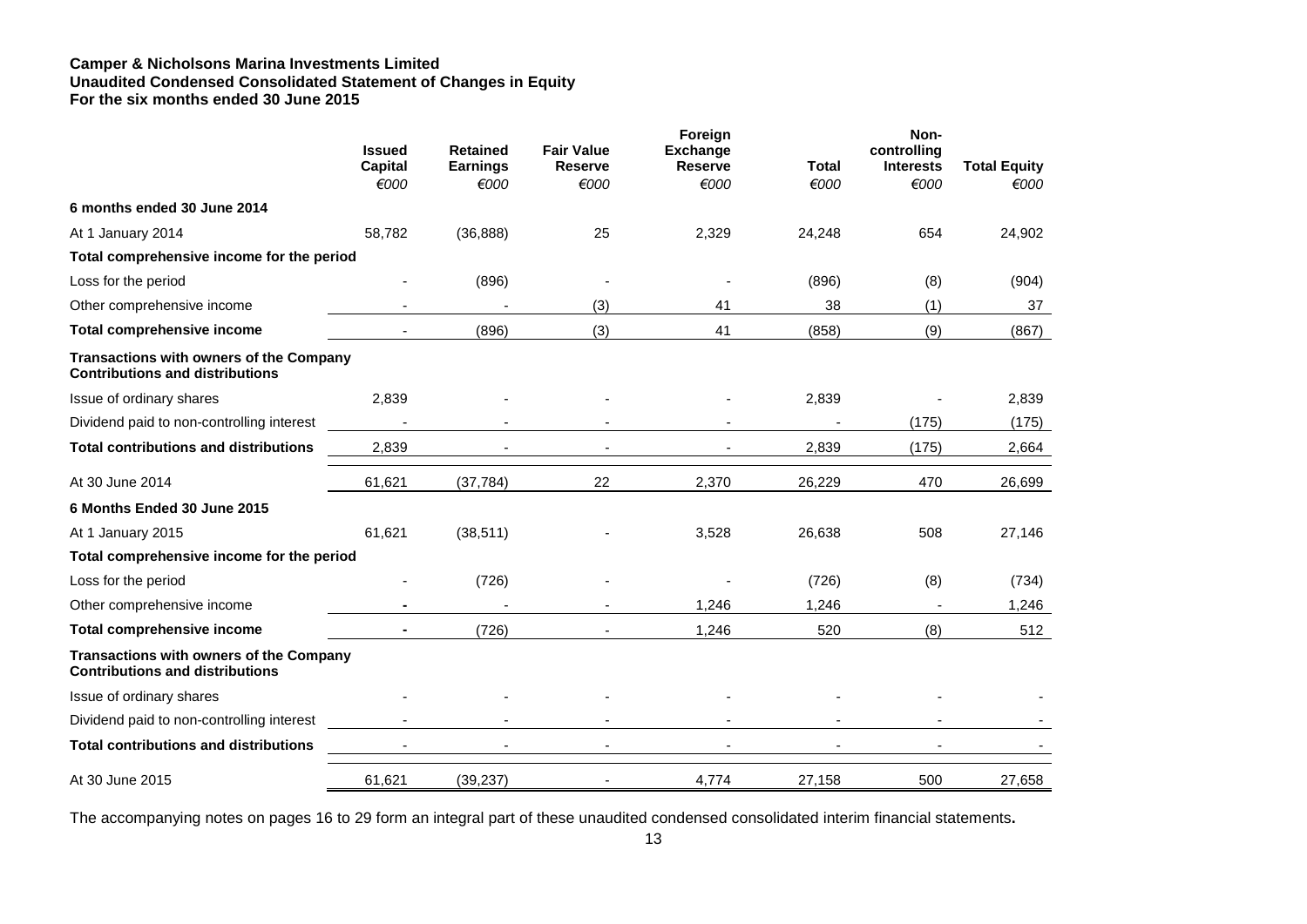### **Camper & Nicholsons Marina Investments Limited Unaudited Condensed Consolidated Statement of Financial Position As at 30 June 2015**

|                                                 | <b>Notes</b> | 30-Jun-2015<br>€000 | 31-Dec-2014<br>€000 |
|-------------------------------------------------|--------------|---------------------|---------------------|
| Non current assets                              |              |                     |                     |
| Property, plant & equipment                     | 12           | 26,671              | 25,154              |
| Equity accounted investees                      | 13           | 680                 | 626                 |
| Assets held under Trust                         | 11           | 410                 | 1,070               |
| Cash pledges                                    | 15           | 3,989               | 3,969               |
| Deferred tax asset                              | 9            | 40                  | 158                 |
| Goodwill                                        |              | 10,604              | 10,604              |
|                                                 |              | 42,394              | 41,581              |
| <b>Current assets</b>                           |              |                     |                     |
| Trade and other receivables                     |              | 2,273               | 1,546               |
| Cash and cash equivalents                       | 16           | 2,944               | 4,314               |
|                                                 |              | 5,217               | 5,860               |
| <b>TOTAL ASSETS</b>                             |              | 47,611              | 47,441              |
| <b>Current Liabilities</b>                      |              |                     |                     |
| Trade and other payables                        |              | 3,343               | 2,930               |
| Loans repayable within one year                 | 18           | 226                 | 612                 |
|                                                 |              | 3,569               | 3,542               |
| TOTAL ASSETS LESS CURRENT LIABILITIES           |              | 44,042              | 43,899              |
| <b>Non current liabilities</b>                  |              |                     |                     |
| Loans repayable after more than one year        | 18           | 5,486               | 5,191               |
| Unsecured 7% Bond                               | 17           | 10,725              | 11,393              |
| Other payables                                  |              | 173                 | 169                 |
|                                                 |              | 16,384              | 16,753              |
| <b>NET ASSETS</b>                               |              | 27,658              | 27,146              |
| Equity attributable to equity shareholders      |              |                     |                     |
| Issued capital                                  |              | 61,621              | 61,621              |
| <b>Retained loss</b>                            |              | (39, 237)           | (38, 511)           |
| Foreign exchange reserve                        |              | 4,774               | 3,528               |
|                                                 |              | 27,158              | 26,638              |
| <b>Non-controlling interest</b>                 |              | 500                 | 508                 |
|                                                 |              |                     |                     |
| <b>Total equity</b>                             |              | 27,658              | 27,146              |
| Net Assets per share:                           |              |                     |                     |
| basic, attributable to ordinary equity shares   | 20           | 16.38c              | 16.07c              |
| diluted, attributable to ordinary equity shares | 20           | 16.38c              | 16.07c              |

The financial statements on pages 12 to 29 were approved by the Board of Directors on 29 September 2015

Sir C Lewinton, Chairman

Martin Bralsford, Director

The accompanying notes on pages 16 to 29 form an integral part of these unaudited condensed consolidated interim financial statements**.**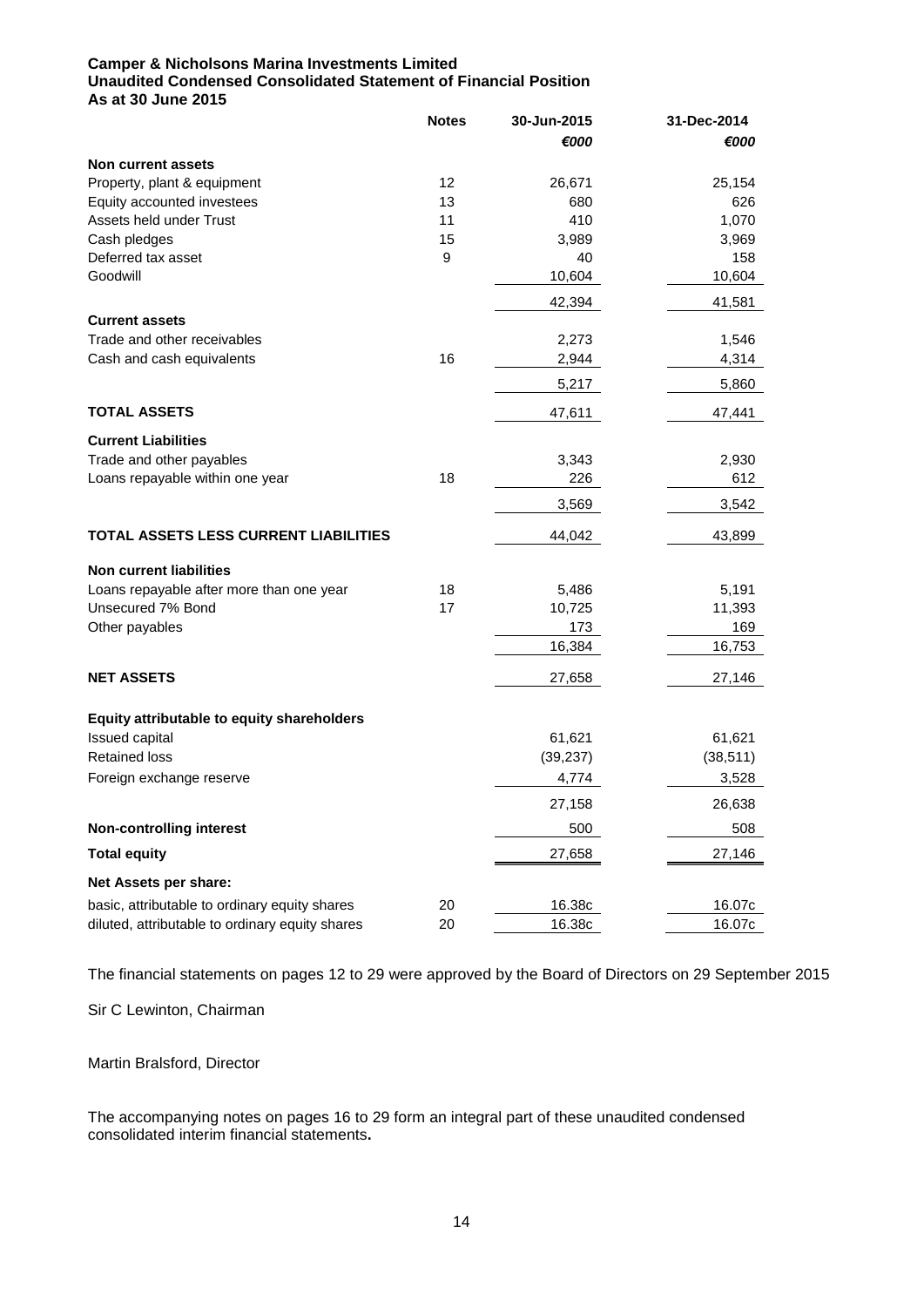### **Camper & Nicholsons Marina Investments Limited Unaudited Condensed Consolidated Statement of Cash Flows For the six months ended 30 June 2015**

|                                                                              | 30-Jun-2015  | 30-Jun-2014  |
|------------------------------------------------------------------------------|--------------|--------------|
|                                                                              | €000         | €000         |
| Cash flows from operating activities                                         |              |              |
| Loss before taxation                                                         | (616)        | (850)        |
| Adjusted for:                                                                |              |              |
| Finance income                                                               | (27)         | (68)         |
| Finance expense                                                              | 636          | 611          |
| Depreciation<br>Share of loss/(profit) of equity accounted investees, net of | 430          | 383          |
| tax                                                                          | 124          | (59)         |
| Unrealised foreign exchange gain                                             | (31)         | (84)         |
| Realised gain on sale of available for sale financial assets                 |              | (13)         |
|                                                                              |              |              |
| Increase in receivables                                                      | 516          | (80)         |
| Increase in payables                                                         | (666)<br>366 | (339)<br>292 |
| Income tax credit                                                            |              | 44           |
|                                                                              |              |              |
| Net cash flows from operating activities                                     | 216          | (83)         |
| Cash flow from investing activities                                          |              |              |
| Acquisition of property, plant & equipment                                   | (110)        | (96)         |
| Short term investment in equity accounted investee                           | (178)        |              |
| Interest received                                                            | 27           | 68           |
| Increase in pledged cash                                                     | (20)         | (25)         |
| Net utilisation of Trust assets to buy back bonds                            | 660          | 98           |
| Proceeds from sale of available for sale financial assets                    |              | 276          |
| Net cash flows from investing activities                                     | 379          | 321          |
| Cash flows from financing activities                                         |              |              |
| Proceeds of borrowings                                                       | 15           | 28           |
| Proceeds of new share issue                                                  |              | 1,820        |
| Repayment of borrowings                                                      | (674)        | (874)        |
| Buyback of bonds issued                                                      | (755)        | (365)        |
| Dividend paid                                                                |              | (175)        |
| Interest paid                                                                | (583)        | (601)        |
| Net cash flows from financing activities                                     | (1,997)      | (167)        |
|                                                                              |              |              |
| Net (decrease)/increase in cash and cash equivalents                         | (1,402)      | 71           |
| Opening cash and cash equivalents                                            | 4,314        | 4,567        |
| Effect of exchange rate fluctuations on cash held                            | 32           | 84           |
| <b>Closing cash and cash equivalents</b>                                     | 2,944        | 4,722        |

The accompanying notes on pages 16 to 29 form an integral part of these unaudited condensed consolidated interim financial statements**.**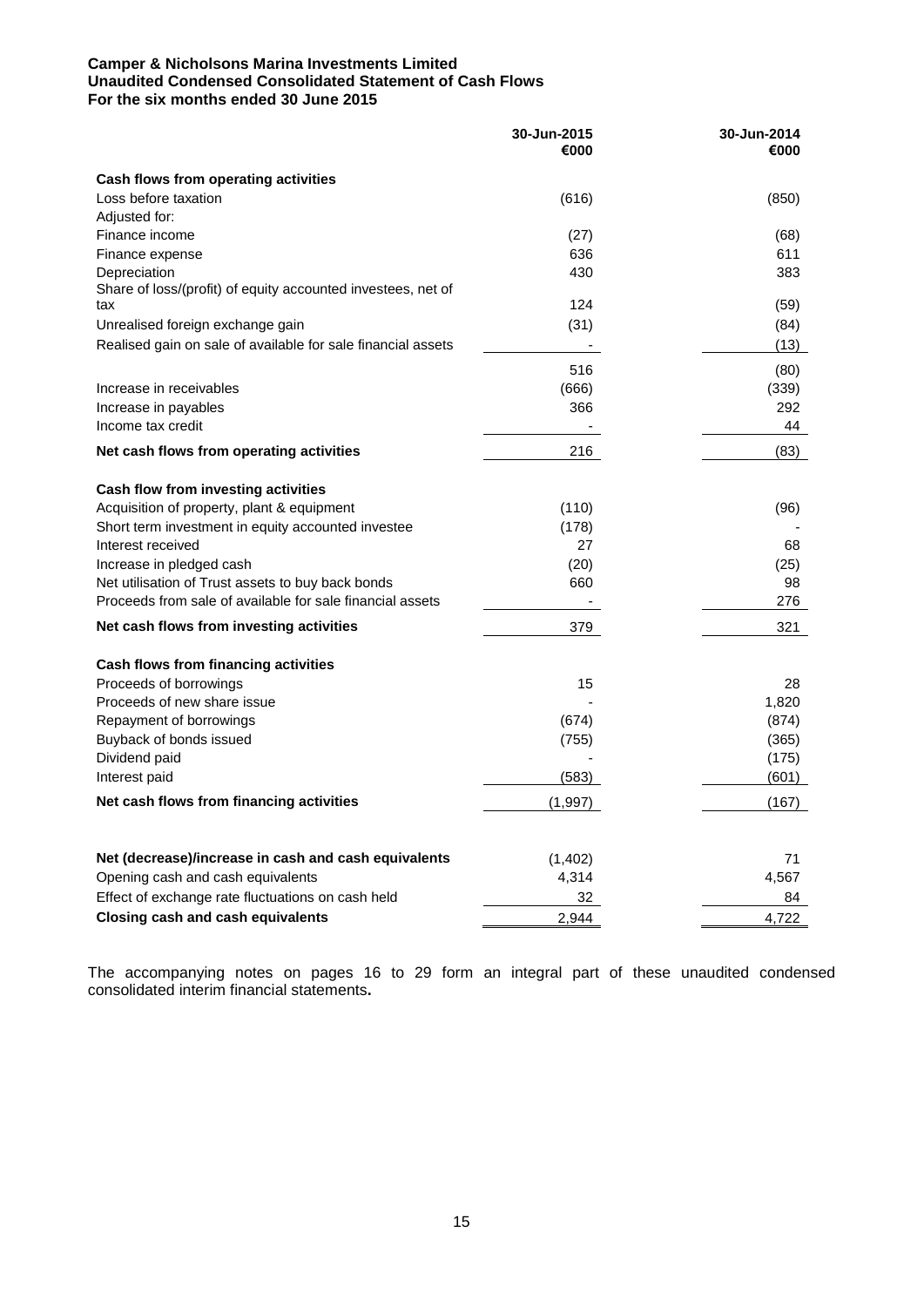### **1. Corporate Information**

Camper & Nicholsons Marina Investments Limited (the "Company") is a limited liability company, incorporated and domiciled in Guernsey, whose shares are publicly traded on the AIM Market.

The principal activity of the Company, and its subsidiaries (together the "Group") and the Group's interest in joint ventures is the acquisition, development, redevelopment and operation of an international portfolio of both new and existing marinas and related real estate primarily in the Mediterranean and the United States/Caribbean. The Company continues to develop its third party marina management and consulting business.

The Unaudited Condensed Consolidated Interim Financial Statements of the Group and the Group's interest in joint ventures for the 6 months ended 30 June 2015 were authorised for issue in accordance with a resolution of the directors on 29 September 2015.

### **2. Basis of preparation**

### *(a) Statement of compliance*

The Unaudited Condensed Consolidated Interim Financial Statements of the Group and the Group's interest in joint ventures for the 6 months ended 30 June 2015 have been prepared in accordance with IAS 34: *Interim Financial Reporting*. Selected explanatory notes are included to explain events and transactions that are significant to an understanding of the changes in financial position and performance of the Group since the last annual consolidated financial statements as at and for the year ended 31 December 2014. This unaudited condensed consolidated interim financial report does not include all of the information required for full financial statements and should be read in conjunction with the consolidated financial statements of the Group for the year ended 31 December 2014.

### *(b) Going concern*

The Group's business activities, together with the factors likely to affect its future development, performance and financial position are set out in the Business Review. The financial position of the Group, its cash balances and borrowings are set out in notes 16, 17 and 18 of the unaudited condensed consolidated interim financial statements. The Group's financial risk management objectives and policies remain unchanged from those set out in notes 30 and 31 of the Group's consolidated financial statements for the year ended 31 December 2014.

Having completed the fundraisings in 2013 and 2014 and successfully re-profiled the significant bullet repayment on the Scotiabank loan to a subsidiary company, originally due in June 2015, the Board believes that, with the overall improvement in trading results and alongside the benefit of the expected €0.76 million gross termination payment from Yas Marina in the last quarter of the current year, the Group has adequate resources to continue trading for the foreseeable future and that it is appropriate to adopt the going concern basis for the preparation of these unaudited condensed consolidated financial statements.

### *(c) Judgements and estimates*

The preparation of interim financial statements requires management to make judgements, estimates and assumptions that affect the application of accounting policies and the reported amounts of assets and liabilities, income and expense. Actual results may differ from these estimates.

In preparing these Unaudited Condensed Consolidated Interim Financial Statements, the significant judgements made by management in applying the accounting policies to the Group and the Group's interest in joint ventures and the key sources of estimation uncertainty were the same as those that applied to the consolidated financial statements as at and for the year ended 31 December 2014.

### **3. Significant Accounting Policies**

The accounting policies applied by the Group and the Group's interest in joint ventures in the Unaudited Condensed Consolidated Interim Financial Statements are the same as those applied by the Group in its consolidated financial statements for the year ended 31 December 2014.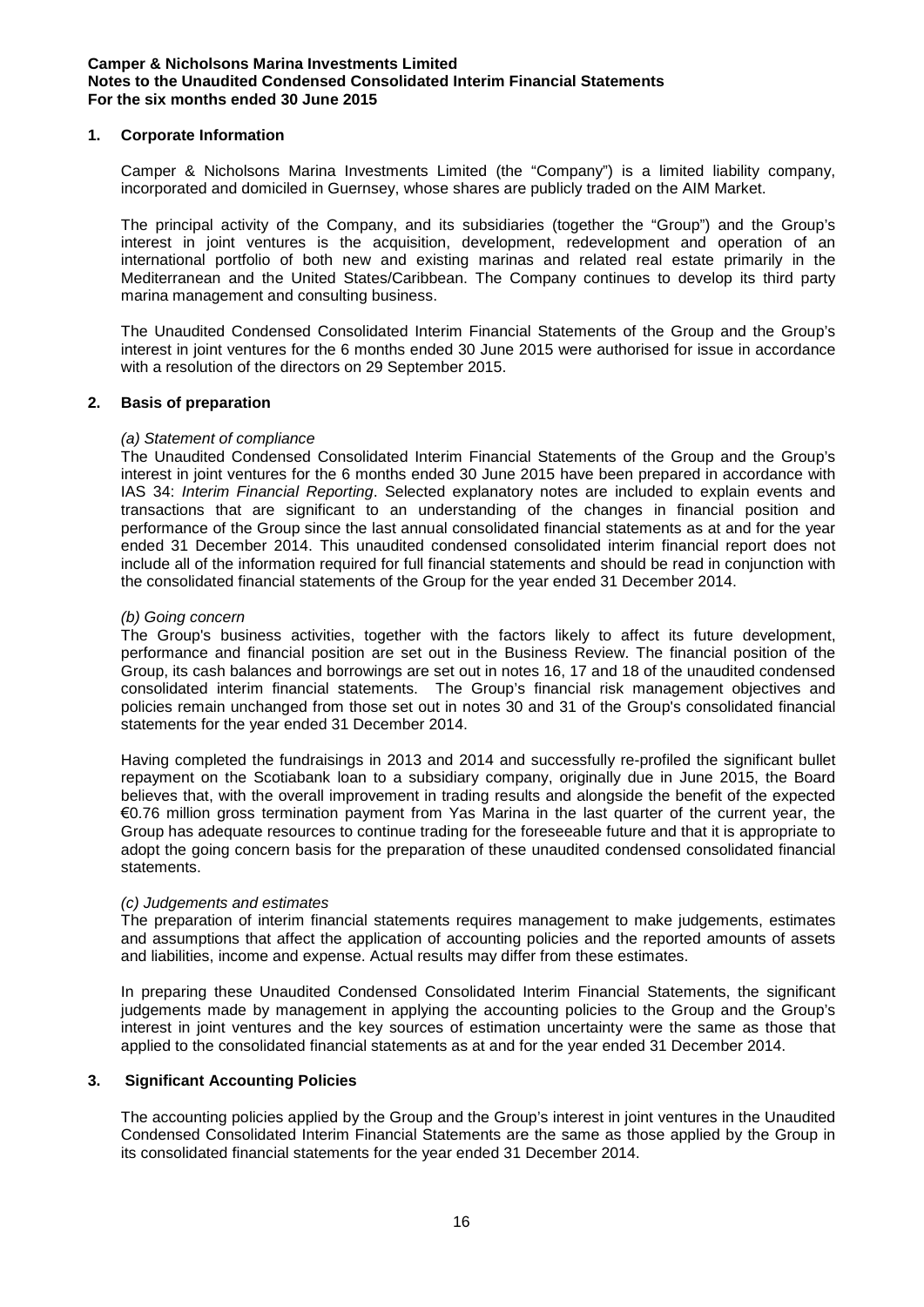### **3. Significant Accounting Policies** (continued)

### *(a) Basis of consolidation*

The treatments of the different entities within the Group in the consolidation are as follows:

Subsidiaries being entities controlled by the Group are fully consolidated from the date of acquisition, being the date on which the Group obtains control, and continue to be consolidated until the date that such control ceases.

Joint ventures are contractual arrangements in which the Group has joint control, whereby the Group has rights to the net assets of the arrangement, rather than rights to its assets and obligations for its liabilities. Joint ventures are considered to be equity accounted investees and the Group's interest in them is accounted for using the equity method. The unaudited condensed consolidated financial statements include the Group's share of the profit or loss and other comprehensive income of the equity accounted investees.

Non-controlling interest. This reflects the 20.83% minority interest in the Group's majority owned subsidiary, Grand Harbour Marina plc. Adjustments to non-controlling interests in the period are based on a proportionate amount of the net assets of the subsidiary.

Intra Group transactions. All intra-Group balances, transactions, income and expenses and profits and losses resulting from intra-Group transactions that are recognised in assets, are eliminated in full. As charges to equity accounted investees relate to services provided and are charged to profit and loss as incurred, there will not be any unrealised gains on such transactions.

### *(b) Measurement of fair values*

When measuring the fair value of an asset or a liability, the Group uses market observable data as far as possible. Fair values are categorised into different levels in a fair value hierarchy as defined in IFRS 13.

## **4. Seasonality of operations**

Marinas derive their income from several sources of which visitor berthing and related income will produce greater revenues during the summer months and while these seasonally-affected sources are generally relatively small in relation to the overall level of sales they can make an important contribution to profitability. Consultancy revenue is derived from both project work and monthly retainers so although there can be fluctuations from month to month the changes are not seasonal in nature. The timing of long term berth sales, which are neither seasonal by nature nor capable of accurate prediction, can have a more significant impact on the level of both sales and profits. There were no berth sales during the 6 months ended 30 June 2015 or in the same period last year.

### **5. Segmental reporting**

Under the "management approach" to segmental reporting, the Company believes there are two separately reportable segments to its business, Marina operations and Marina consultancy. These two operating segments are managed separately as they have different resource and capital requirements. A summary of the business operations in each of these two operating segments is given below:

*Marina operations:* ownership and operation of high quality marina facilities providing berthing and ancillary services for yachts and super yachts.

*Marina consultancy:* provision, through multi-year contracts, of a range of services, including consultancy, to third party marinas.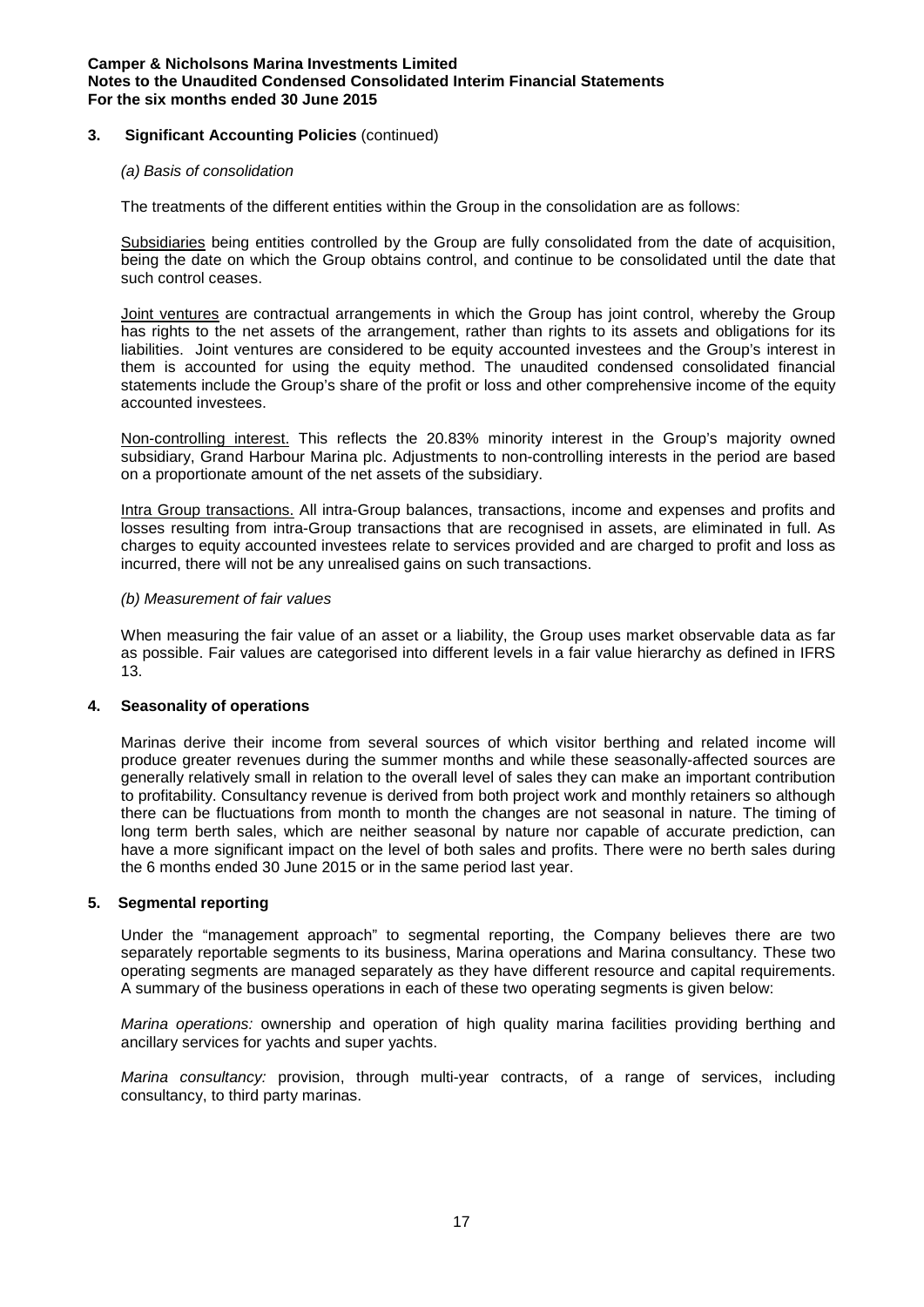### **5.** Segmental reporting (continued)

The results for these two segments for the 6 months ended 30 June 2015 are set out below:-

|                                                                | Marina     | Marina      | Parent  |         |
|----------------------------------------------------------------|------------|-------------|---------|---------|
|                                                                | Operations | Consultancy | Company | Totals  |
| For the 6 months ended 30 June 2015                            | €000       | €000        | €000    | €000    |
| Revenues from external customers                               | 3,939      | 1,500       | 18      | 5,457   |
| Intersegment revenues                                          |            | 610         | 169     | 779     |
| Total including Joint ventures                                 | 3,939      | 2,110       | 187     | 6,236   |
| Exclude Joint Venture impact                                   | (999)      | (71)        |         | (1,070) |
| <b>Total excluding Joint Ventures</b>                          | 2,940      | 2,039       | 187     | 5,166   |
| Revenues from external customers                               | 2,940      | 1,546       | 36      | 4,522   |
| Intersegment revenues                                          |            | 493         | 151     | 644     |
| Interest revenue                                               | 8          |             | 19      | 27      |
| Interest expense                                               | (636)      |             |         | (636)   |
| Depreciation & amortisation                                    | (399)      | (31)        |         | (430)   |
| Reportable segment loss                                        | (136)      | (58)        | (298)   | (492)   |
| Share of losses of equity accounted investees                  | 54         | (178)       |         | (124)   |
| Total including equity accounted investees                     | (82)       | (236)       | (298)   | (616)   |
| Expenditures for reportable segment non-<br>current assets     | 104        | 5           |         | 109     |
| For the 6 months ended 30 June 2014                            |            |             |         |         |
| Revenues from external customers                               | 3,231      | 744         | 17      | 3,992   |
| Intersegment revenues                                          |            | 557         | 100     | 657     |
| Total including Joint ventures                                 | 3,231      | 1,301       | 117     | 4,649   |
| Exclude Joint Venture impact                                   | (899)      | (53)        |         | (952)   |
| <b>Total excluding Joint Ventures</b>                          | 2,332      | 1,248       | 117     | 3,697   |
| Revenues from external customers                               | 2,332      | 740         | 34      | 3,106   |
| Intersegment revenues                                          |            | 508         | 83      | 591     |
| Interest revenue                                               | 48         |             | 20      | 68      |
| Interest expense                                               | (611)      |             |         | (611)   |
| Depreciation & amortisation                                    | (355)      | (28)        |         | (383)   |
| Reportable segment loss                                        | (391)      | (80)        | (438)   | (909)   |
| Share of losses of equity accounted investees                  | 59         | (169)       |         | (110)   |
| Equity<br>accounted<br>investee<br>loss<br>not<br>consolidated |            | 169         |         | 169     |
| Total including equity accounted investees                     | (332)      | (80)        | (438)   | (850)   |
| Expenditures for reportable segment non-<br>current assets     | 122        |             |         | 122     |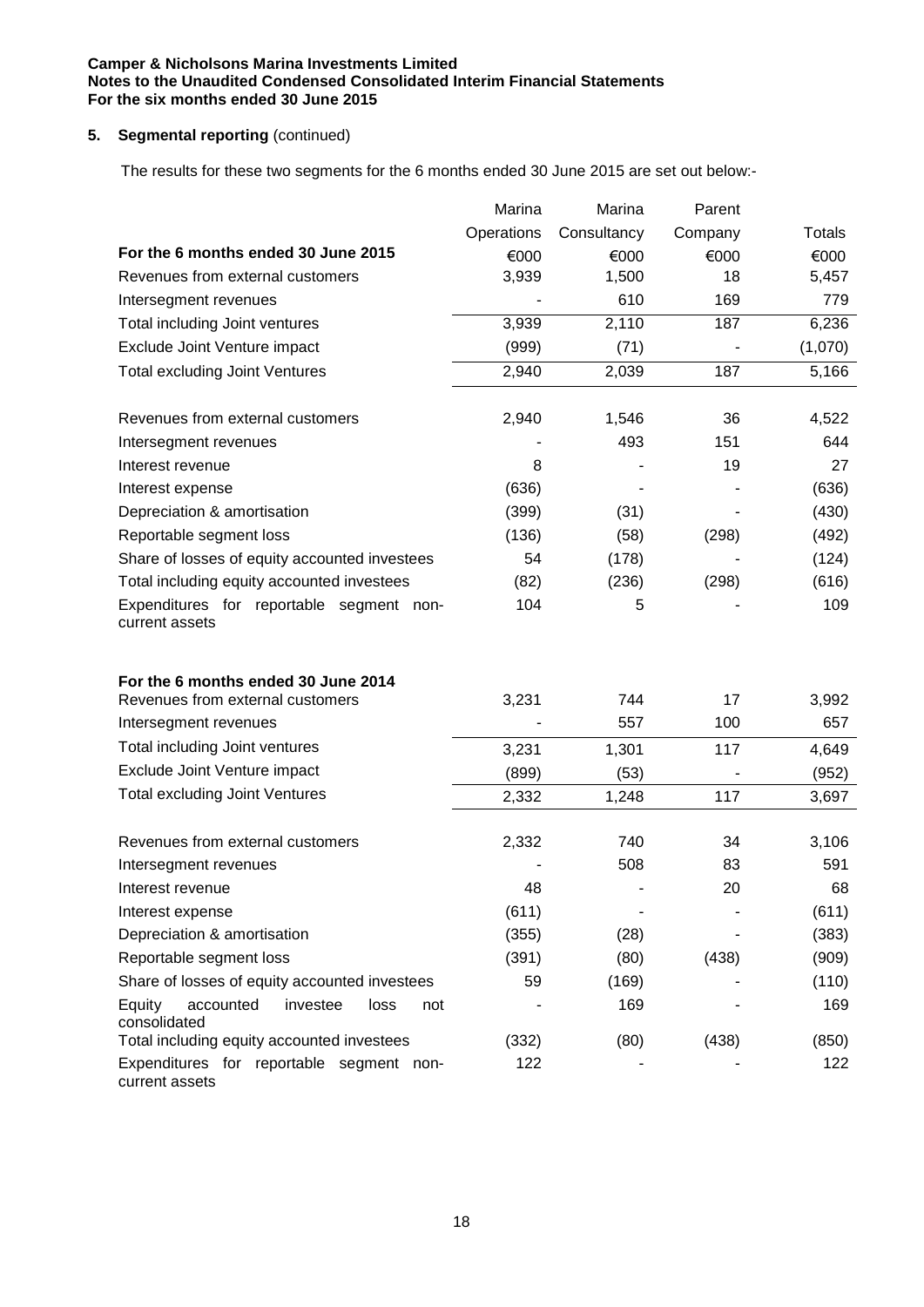### **5.** Segmental reporting (continued)

|                                                             |            | 30-June-2015<br>€000 |         | 30-June-2014<br>€000 |
|-------------------------------------------------------------|------------|----------------------|---------|----------------------|
| <b>Revenues</b>                                             |            |                      |         |                      |
| Total revenues for reportable segments                      |            | 5,166                |         | 3,697                |
| Elimination of inter-segment revenues                       |            | (644)                |         | (591)                |
| Group revenues                                              |            | 4,522                |         | 3,106                |
|                                                             |            |                      |         |                      |
| <b>Profit &amp; Loss</b>                                    |            |                      |         |                      |
| Total profit and loss for reportable segments               |            | (492)                |         | (909)                |
| Share of losses of equity accounted investees               |            | (77)                 |         | (110)                |
| Equity accounted investee loss not consolidated             |            |                      |         | 169                  |
| Group loss before tax                                       |            | (569)                |         | (850)                |
| Reconciliation of reportable segment assets and liabilities |            |                      |         |                      |
|                                                             | Marina     | Marina               | Parent  |                      |
|                                                             | Operations | Consultancy          | Company | <b>Totals</b>        |
| As at 30 June 2015                                          | €000       | €000                 | €000    | €000                 |
| Assets for reportable segments                              | 44,329     | 2,077                | 39,276  | 85,682               |
| Investment in and loan to equity accounted                  |            |                      |         |                      |
| investees                                                   | 680        |                      |         | 680                  |
| Total                                                       | 45,009     | 2,077                | 39,276  | 86,362               |
| Less: intercompany loans                                    |            |                      |         | (36, 551)            |
| Less: investments in subsidiaries net of goodwill-          |            |                      |         | (2,200)              |
| Group total assets                                          |            |                      |         | 47,611               |
|                                                             |            |                      |         |                      |
| Liabilities for reportable segments                         | 49,481     | 2,783                | 4,240   | 56,504               |
| Less: intercompany loans                                    |            |                      |         | (36, 551)            |
| Group total liabilities                                     |            |                      |         | 19,953               |
|                                                             |            |                      |         |                      |
| <b>Group Net Assets</b>                                     |            |                      |         | 27,658               |
| As at 31 December 2014                                      |            |                      |         |                      |
| Assets for reportable segments                              | 43,220     | 1,972                | 39,444  | 84,636               |
| Investment in equity accounted investees                    | 626        |                      |         | 626                  |
| Total                                                       | 43,846     | 1,972                | 39,444  | 85,262               |
| Less: intercompany loans                                    |            |                      |         | (35, 621)            |
| Less: investments in subsidiaries net of goodwill           |            |                      |         | (2,200)              |
| Group total assets                                          |            |                      |         | 47,441               |
|                                                             |            |                      |         |                      |
| Liabilities for reportable segments                         | 49,345     | 2,390                | 4,181   | 55,916               |
| Less: intercompany loans                                    |            |                      |         | (35, 621)            |
| Group total liabilities                                     |            |                      |         | 20,295               |
|                                                             |            |                      |         |                      |

Group Net Assets 27,146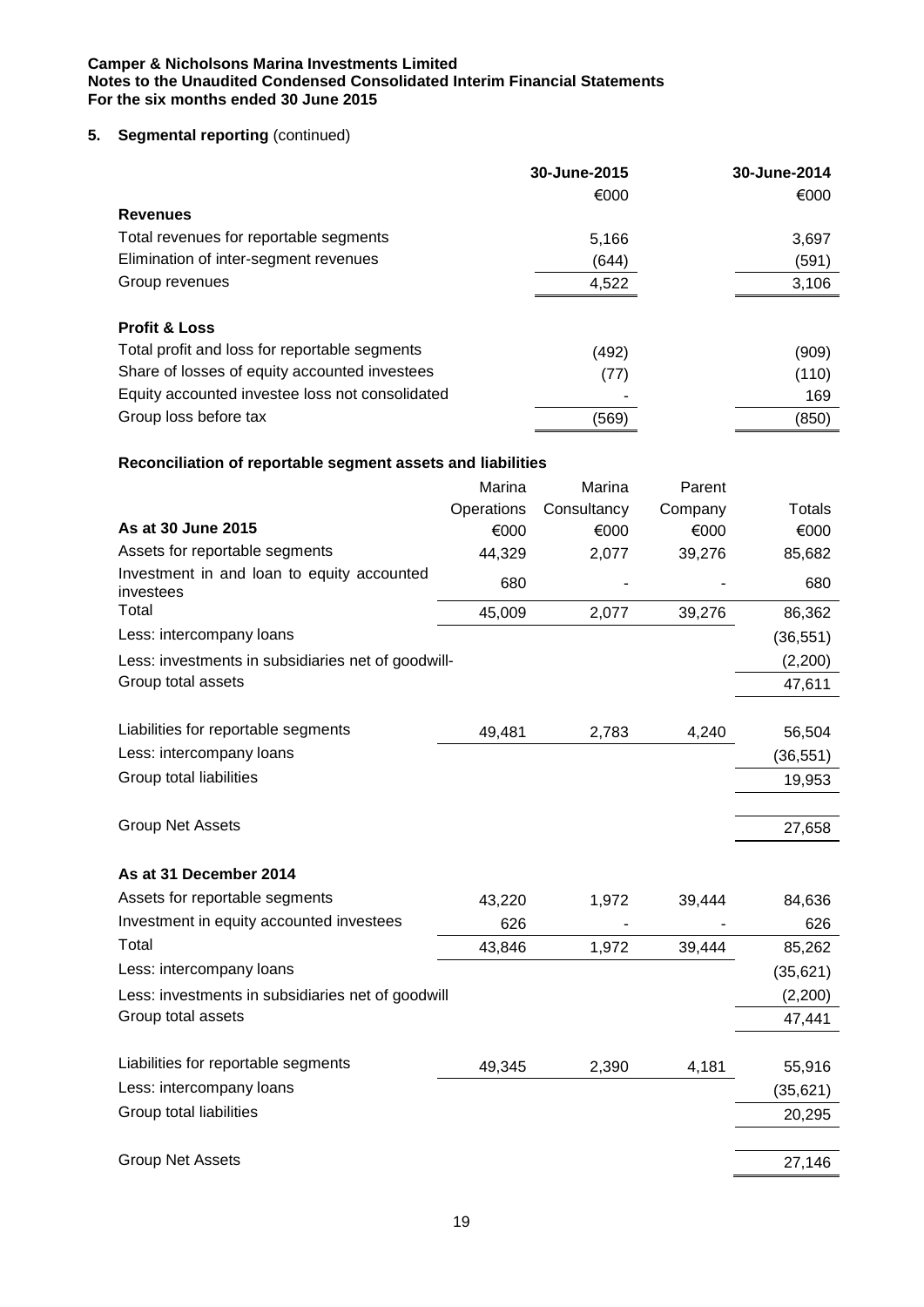### **6. Operating Expenses**

|                                       |             | 30-Jun-2015 | 30-Jun-2014 |
|---------------------------------------|-------------|-------------|-------------|
|                                       |             | €000        | €000        |
|                                       | <b>Note</b> |             |             |
| Directors' remuneration               |             | 112         | 84          |
| Wages, salaries and consultancy fees  |             | 1,063       | 945         |
| Audit fees                            |             | 84          | 86          |
| Rent and rates                        |             | 209         | 240         |
| Other general administration expenses | 8           | 811         | 670         |
| Legal & professional fees             |             | 135         | 130         |
| Promotion expenses                    |             | 163         | 187         |
| Depreciation                          |             | 430         | 383         |
| Foreign exchange gains                |             | (204)       | (17)        |
| Total                                 |             | 2,803       | 2,708       |

### **7. Wages, salaries and consultancy fees and one-off costs of severance payments**

|                                    | 30-Jun-2015<br>€000 | 30-Jun-2014<br>€000 |
|------------------------------------|---------------------|---------------------|
| <b>Marina Operations</b>           | 450                 | 378                 |
| Marina Consultancy                 | 613                 | 560                 |
| Own work capitalised               |                     | (18)                |
|                                    | 1,063               | 920                 |
| One-off cost of severance payments |                     | 25                  |
| Total                              | 1,063               | 945                 |

### **8. Other General Administration expenses**

|                                 | 30-Jun-2015 | 30-Jun-2014 |
|---------------------------------|-------------|-------------|
|                                 | €000        | €000        |
| Communications including travel | 107         | 96          |
| Repairs & maintenance           | 105         | 72          |
| Security                        | 46          | 44          |
| Insurance                       | 94          | 90          |
| Electricity, water & gas        | 85          | 79          |
| Printing stationery & postage   | 22          | 14          |
| Bank charges                    | 48          | 55          |
| <b>Administration fees</b>      | 34          | 31          |
| Bad debt provision              | 4           |             |
| Bond costs amortisation         | 14          | 28          |
| Royalty fees                    | 149         | 81          |
| Other                           | 103         | 79          |
| Total                           | 811         | 670         |

### **9. Taxation**

The Company, Camper & Nicholsons Marina Investments Ltd is a Guernsey Exempt Company and is therefore not subject to taxation on its income, other than an annual exempt fee of £1,200 (2014: €600), under the Income Tax (Exempt Bodies) (Guernsey) Ordinance, 1989.

The taxation charge shown in these accounts is the aggregate of taxation payable and receivable by subsidiaries. The analysis of the current year charge is shown in the table below.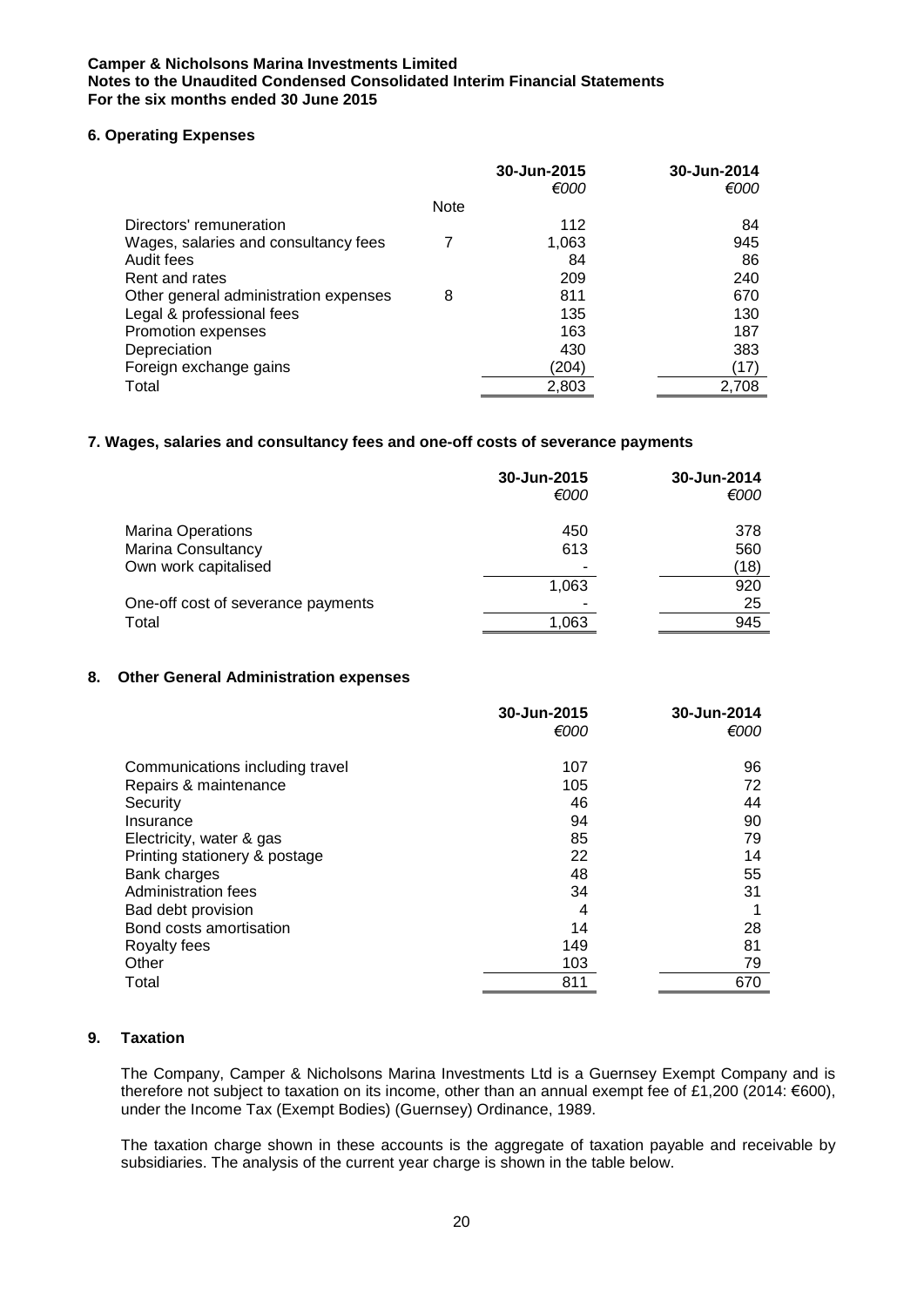### **9. Taxation** (continued)

|                     | 30-Jun-2015              | 30-Jun-2014 |
|---------------------|--------------------------|-------------|
|                     | €000                     | €000        |
| Deferred tax charge | (118)                    | (72)        |
| Income tax credit   | $\overline{\phantom{a}}$ | 18          |
| Total tax charge    | (118)                    | (54         |

The deferred tax charge of €118k arises in a subsidiary where management has recognised a charge based on the estimated annual income tax rate being applied to the pre-tax income of the interim period. The deferred tax asset has reduced by the same amount to €40k at 30 June 2015 (31 December 2014: €158k). The prior year income tax credit arises in a subsidiary, being interest received following settlement in the second half of 2013 of prior years' tax accounts.

A deferred tax asset is recognised for unused tax losses, tax credits and deductible temporary differences to the extent that it is probable that future taxable profits will be available against which they can be utilised. Deferred tax assets are reviewed at each reporting date and are reduced to the extent that it is no longer probable that the related tax benefit will be realised.

### **10. Earnings per share**

Basic earnings per share amounts are calculated by dividing €726k Group net loss (2014: €896k Group net loss) for the period attributable to ordinary equity holders of the parent by 165.784 million (2014: 141.917 million) being the weighted average number of ordinary shares outstanding during the period.

For the six months ended 30 June 2015 the weighted average number of shares used to calculate the basic and diluted earnings per share is the same because there were no outstanding options.

### **11. Assets held under Trust**

In accordance with the terms of the Trust Deed for Grand Harbour Marina's ("GHM") unsecured 7% Bond, GHM is required to establish a sinking fund to support repayment of the Bond in 2020. During the period, GHM transferred €95k to the Trustees. As shown in the table below, funds held by the Trustees were used to buy back some of the 7% Bond.

|                              | 30-Jun-2015 | 31-Dec-2014 |
|------------------------------|-------------|-------------|
|                              | €000        | €000        |
| Balance at start of period   | 1.070       | 854         |
| <b>Transfers to Trustees</b> | 95          | 591         |
| Buy back of 7% Bond          | 755)        | (375)       |
| Balance at end of period     | 410         | 1.070       |

The nominal value of bonds bought back was €682k with total costs and premium paid of €73k.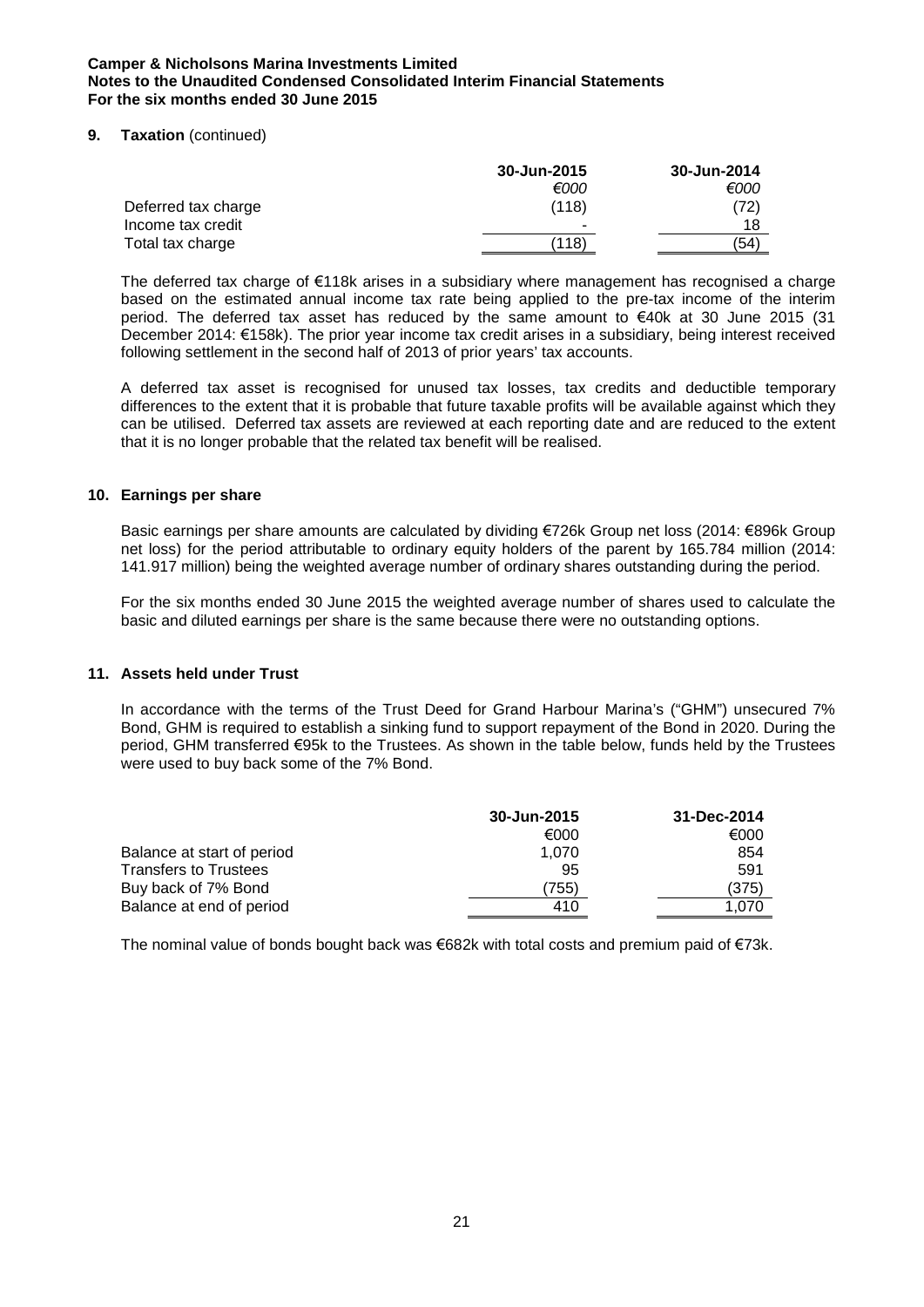### **12. Property, plant and equipment**

|                        |                  | <b>Deferred</b> |                   |                  |                         |               |
|------------------------|------------------|-----------------|-------------------|------------------|-------------------------|---------------|
|                        |                  | super           | <b>Office</b>     |                  |                         |               |
|                        | Marina           | yacht berth     | furniture &       | <b>Motor</b>     | Leasehold               |               |
|                        | Develop.<br>€000 | costs<br>€000   | equipment<br>€000 | vehicles<br>€000 | <b>Property</b><br>€000 | Total<br>€000 |
| Cost:                  |                  |                 |                   |                  |                         |               |
| At 1 January 2015      | 31,730           | 496             | 1,055             | 49               | 89                      | 33,419        |
| Additions              | 98               |                 | 11                |                  |                         | 109           |
| Disposals              |                  |                 | (18)              |                  |                         | (18)          |
| Exchange adjustment to |                  |                 |                   |                  |                         |               |
| closing rate           | 2,275            |                 | 62                | 3                | 8                       | 2,348         |
| As at 30 June 2015     | 34,103           | 496             | 1,110             | 52               | 97                      | 35,858        |
| Depreciation:          |                  |                 |                   |                  |                         |               |
| At 1 January 2015      | 7,355            | 5               | 852               | 49               | 4                       | 8,265         |
| Depreciation charge    | 368              |                 | 50                |                  | 12                      | 430           |
| Disposals              |                  |                 | (18)              |                  |                         | (18)          |
| Exchange adjustment to |                  |                 |                   |                  |                         |               |
| closing rate           | 460              |                 | 46                | 3                | 1                       | 510           |
| As at 30 June 2015     | 8,183            | 5               | 930               | 52               | 17                      | 9,187         |
| <b>Net Book Value</b>  |                  |                 |                   |                  |                         |               |
| As at 30 June 2015     | 25,920           | 491             | 180               |                  | 80                      | 26,671        |
| As at 31 December 2014 | 24,375           | 491             | 203               |                  | 85                      | 25,154        |

At 31 December 2014, the CBRE valuation of the Port Louis Marina was below the book value but, as explained in note 14 of the consolidated financial statements for the year ended on that date, the Directors considered that no impairment of the asset value was required. With the further improvement in performance at Port Louis Marina and at Grand Harbour Marina in the period, the Directors continue to believe that marinas are sound long term investments and that no impairment provision is required.

### **13. Equity Accounted Investees**

The Group has a 45% interest in IC Cesme Marina Yatirim Turizm ve Isletmeleri Sirketi ("IC Cesme"), a jointly controlled entity which operates a marina in Turkey. As at 30 June 2015 the Group had invested €1.8 million (31 December 2014: €1.8 million) in the equity of IC Cesme.

The Company has a 50% interest in Camper & Nicholsons First Eastern Limited ("CNFE"), a jointly controlled entity established during 2011 which is involved in marina management and consultancy in the Asia Pacific region. The Company agreed to provide funding of up to US\$1.25 million to CNFE over 2 years of which US\$0.5 million was to be equity capital with US\$0.75 million as shareholder loan. The equity capital was provided in 2011 and a US\$0.3 million (€0.229 million) shareholder loan was provided in July 2013. Additional funding has been provided by both joint venture partners by permitting CNFE to take extended credit terms on invoices for services provided.

The share of the assets and liabilities of the jointly controlled entities, reported as equity accounted investees, at 30 June 2015 and at 31 December 2014, which are included in the consolidated financial statements, are as follows: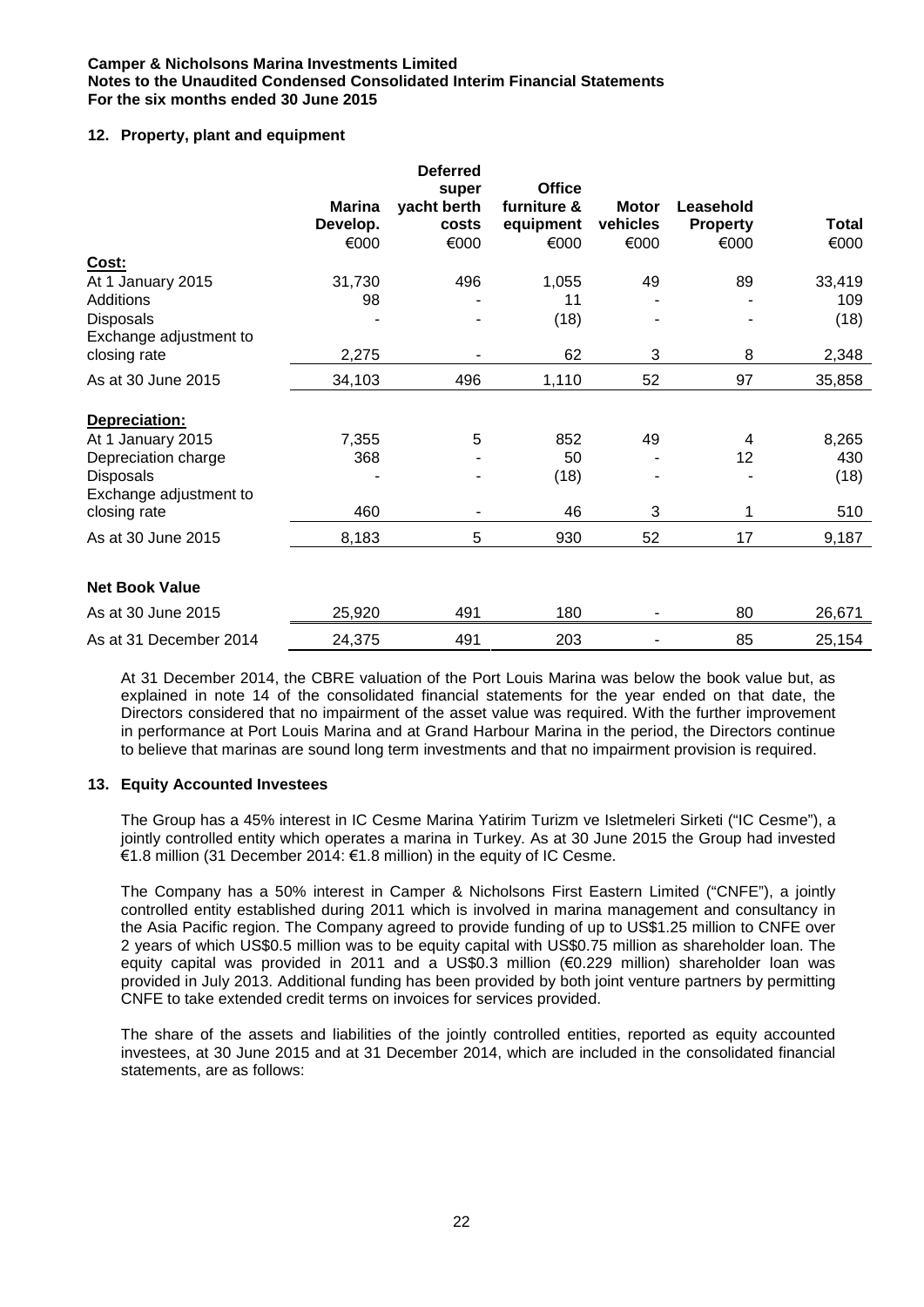### **13. Equity Accounted Investees** (continued)

|                                               | 30-June-2015             |             |           | 31-Dec-2014 |
|-----------------------------------------------|--------------------------|-------------|-----------|-------------|
|                                               | IC Cesme                 | <b>CNFE</b> | Total     | Total       |
| Percentage ownership interest                 | 45%                      | 50%         |           |             |
|                                               | €000                     | €000        | €000      | €000        |
| Non current assets                            | 13,004                   | 16          | 13,020    | 13,381      |
| Cash and cash equivalents                     | 1,202                    | 124         | 1,326     | 2,119       |
| Other current assets                          | 2,071                    | 276         | 2,347     | 1,546       |
| Non-current financial liabilities             | (12, 848)                | (536)       | (13, 384) | (13, 886)   |
| Current financial liabilities                 | (1,088)                  |             | (1,088)   | (1,088)     |
| Other current liabilities                     | (1,658)                  | (1,590)     | (3,248)   | (2,750)     |
| Net assets/(liabilities) (100%)               | 683                      | (1,710)     | (1,027)   | (678)       |
| Group's share of net assets/(liabilities)     | 308                      | (855)       | (547)     | (367)       |
| Goodwill                                      | 372                      |             | 372       | 372         |
| Loan to equity accounted investee             |                          | 268         | 268       | 247         |
| Short term investment in joint ventures       | $\overline{\phantom{0}}$ | 516         | 516       | 338         |
| Exchange                                      |                          | 71          | 71        | 36          |
| Carrying amount of interest in joint ventures | 680                      |             | 680       | 626         |

The income and expenses of the jointly controlled entities for the six months ended 30 June 2015 and 30 June 2014 are shown in the table below. In accordance with IFRS 11 the Group's share of the losses of these joint ventures is included in the Statement of Comprehensive income. As the shareholder loan is considered to be part of the Group's investment cost in CNFE for equity accounting purposes, the current period losses and the unrecognised losses from the prior period are offset against the value of the loan.

|                                                               |          | 30-June-2015             |         | 30-Jun-2014 |
|---------------------------------------------------------------|----------|--------------------------|---------|-------------|
|                                                               | IC Cesme | <b>CNFE</b>              | Total   | Total       |
| Percentage ownership interest                                 | 45%      | 50%                      |         |             |
|                                                               | €000     | €000                     | €000    | €           |
| Revenue                                                       | 2,220    | 112                      | 2,332   | 2,078       |
| Operating expenses                                            | (1,310)  | (466)                    | (1,776) | (1,640)     |
| Depreciation & amortisation                                   | (452)    | (2)                      | (454)   | (408)       |
| Finance revenue                                               | 13       | $\overline{\phantom{a}}$ | 13      | 27          |
| Finance costs                                                 | (247)    |                          | (247)   | (263)       |
| Tax                                                           | (105)    |                          | (105)   |             |
| Profit/(Loss) and total comprehensive income<br>$(100\%)$     | 119      | (356)                    | (237)   | (206)       |
| Profit/(Loss) and total comprehensive income<br>(Group share) | 54       | (178)                    | (124)   | (110)       |
| Losses not consolidated                                       |          |                          |         | 169         |
| Group's share of loss and total<br>comprehensive income       | 54       | (178)                    | (124)   | 59          |

As indicated above CNFE has been allowed to take extended credit terms on invoices from the two joint venture partners for services provided. Management believes that the amounts owed to Group companies should be considered to be a short term investment in CNFE and €516k (31 December 2014: €338k) of the receivables due from CNFE have been treated in this way. The current period losses of CNFE have been written off against this short term investment.

The lease of Cesme Marina in Turkey is held by IC Cesme Marina Yatrim Turizm ve Isletmeleri Sirketi, a company in which the Group's subsidiary, GHM, has a 45% interest. The lease is non-cancellable and expires in 2033. The initial annual rent payable was approximately €1m and this is index linked in future years in accordance with the Build Operate Transfer (BOT) contract.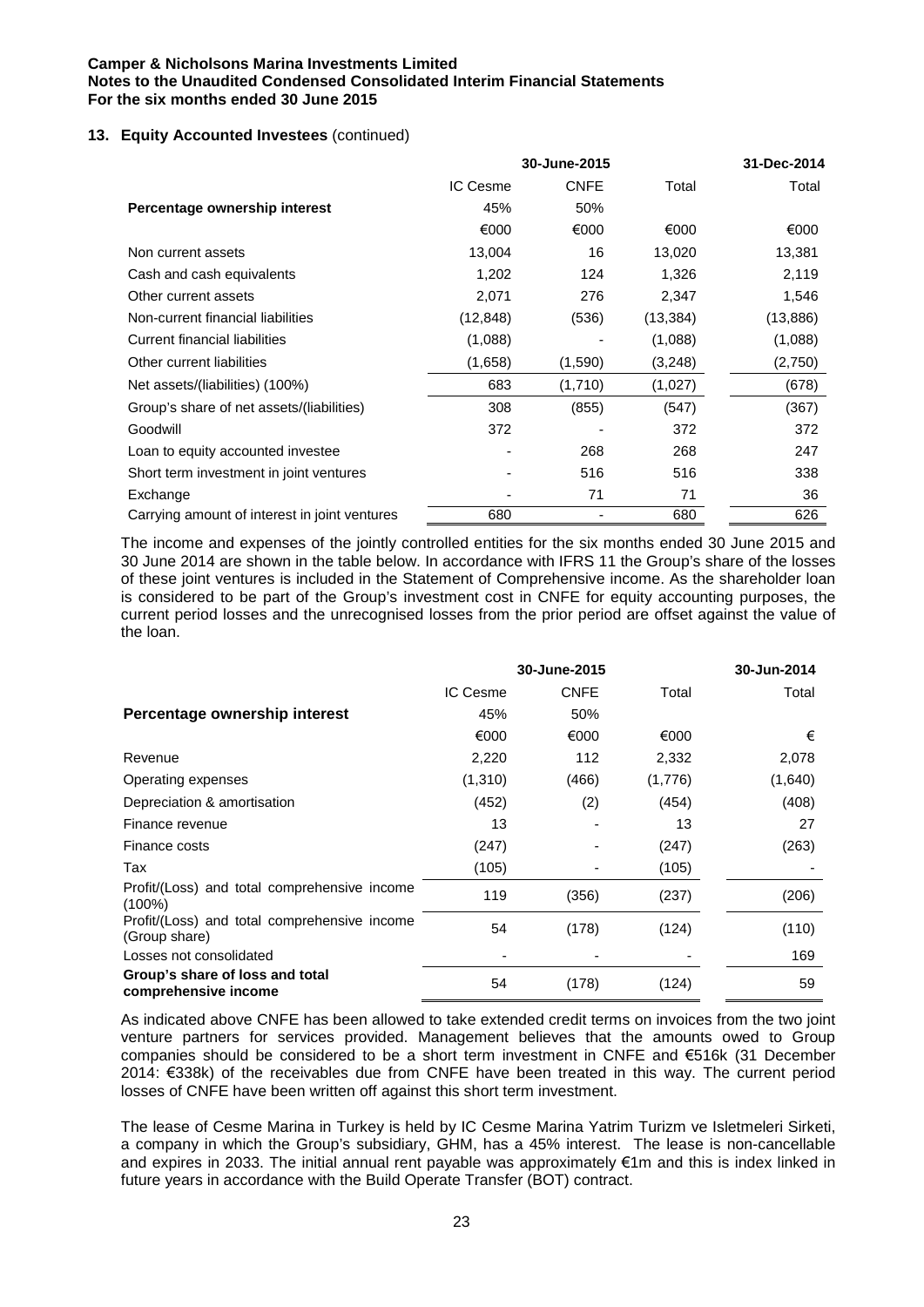### **13. Equity Accounted Investees** (continued)

The bank loan is provided by Isbank to IC Cesme in the form of a Term Facility Agreement ("Term Facility") in the amount of €9.25 million. This loan is repayable in semi-annual instalments which commenced in December 2011 and had reduced the outstanding balance to €5.44 million at 30 June 2015. In addition to the Term Facility, Isbank provided a loan in the form of a General Cash and Non-Cash Credit Agreement (the "Subordinated Loan") with a maximum facility of €10 million of which €8.495 million has been drawn down. The Subordinated Loan has been secured against cash pledges by the shareholders and is repayable commensurate with the Term Facility. The Isbank loans are guaranteed by the shareholders as detailed in note 23.

In July 2015 negotiations were completed with Isbank to increase the loan by €1.56 million to €7.0 million (Group's 45% share, €3.15 million) with the additional funding to be used for further development of the marina. The interest rate on the loan has been reduced to Euribor + 4.5% (previously Euribor + 5.5%) and repayment will now be made in thirteen equal semi-annual instalments commencing July 2016 and ending July 2022.

### **14. Financial Instruments**

The fair values of financial assets and financial liabilities, together with the carrying amounts, as at 30 June 2015, in the unaudited condensed consolidated statement of financial position, and as at 31 December 2014 in the consolidated statement of financial position at that date are as follows:

|                                                            |                           | 30-Jun-2015   |                           | 31-Dec-2014   |
|------------------------------------------------------------|---------------------------|---------------|---------------------------|---------------|
| €000                                                       | Carrying<br><b>Amount</b> | Fair<br>Value | Carrying<br><b>Amount</b> | Fair<br>Value |
| <b>Financial assets measured at Fair Value</b>             |                           |               |                           |               |
| Assets held under Trust (Note 11)                          | 410                       | 410           | 1,070                     | 1,070         |
| Cash pledges                                               | 3,989                     | 3,989         | 3,969                     | 3,969         |
| Financial assets not measured at<br><b>Fair Value</b>      |                           |               |                           |               |
| <b>Trade and Other Receivables</b>                         | 2,273                     | 2,273         | 1,546                     | 1,546         |
| Cash and Cash equivalents                                  | 2,944                     | 2,944         | 4,314                     | 4,314         |
| Financial liabilities not measured at<br><b>Fair Value</b> |                           |               |                           |               |
| Fixed rate borrowings                                      |                           |               | (5,802)                   | (5,935)       |
| Other Loans and Borrowings                                 | (5,712)                   | (5, 712)      | (1)                       | (1)           |
| Unsecured 7% Bond                                          | (10, 725)                 | (12, 394)     | (11, 393)                 | (12, 877)     |
| Trade and Other liabilities                                | (3,343)                   | (3,343)       | (2,930)                   | (2,930)       |
| Other payables                                             | (173)                     | (173)         | (169)                     | (169)         |

The assets held in Trust consist of cash and short term cash deposits.

The Unsecured 7% Bond is not a quoted financial instruments and therefore no market value is available for it. At 30 June 2015, as shown in the table above, the fair value has been based on a calculation of the net present value of the cash flows relating to the loan, being interest and capital payments, using a market interest rate for a similar instrument. The fair value has been categorised as Level 2.

### **15. Cash pledge**

As detailed in Note 13, the subordinated loan provided by Isbank to IC Cesme is secured against cash pledges made by the IC Cesme Marina shareholders. The Company's interest in IC Cesme Marina was sold to Grand Harbour Marina plc ("GHM") in March 2011. Part of the contractual terms of the sale required GHM to take over the Company's obligations to Isbank. At 30 June 2015 the Group's share of the cash pledge amounted to €3,989k (31 December 2014: €3,969k) including interest added of €152k (31 December 2014: €132k) continued to be held in the Company's name but in line with the terms of the sale agreement, GHM has lodged an equivalent sum with the Company in anticipation of Isbank agreeing to substitute GHM for the Company in relation to the banking arrangements for IC Cesme.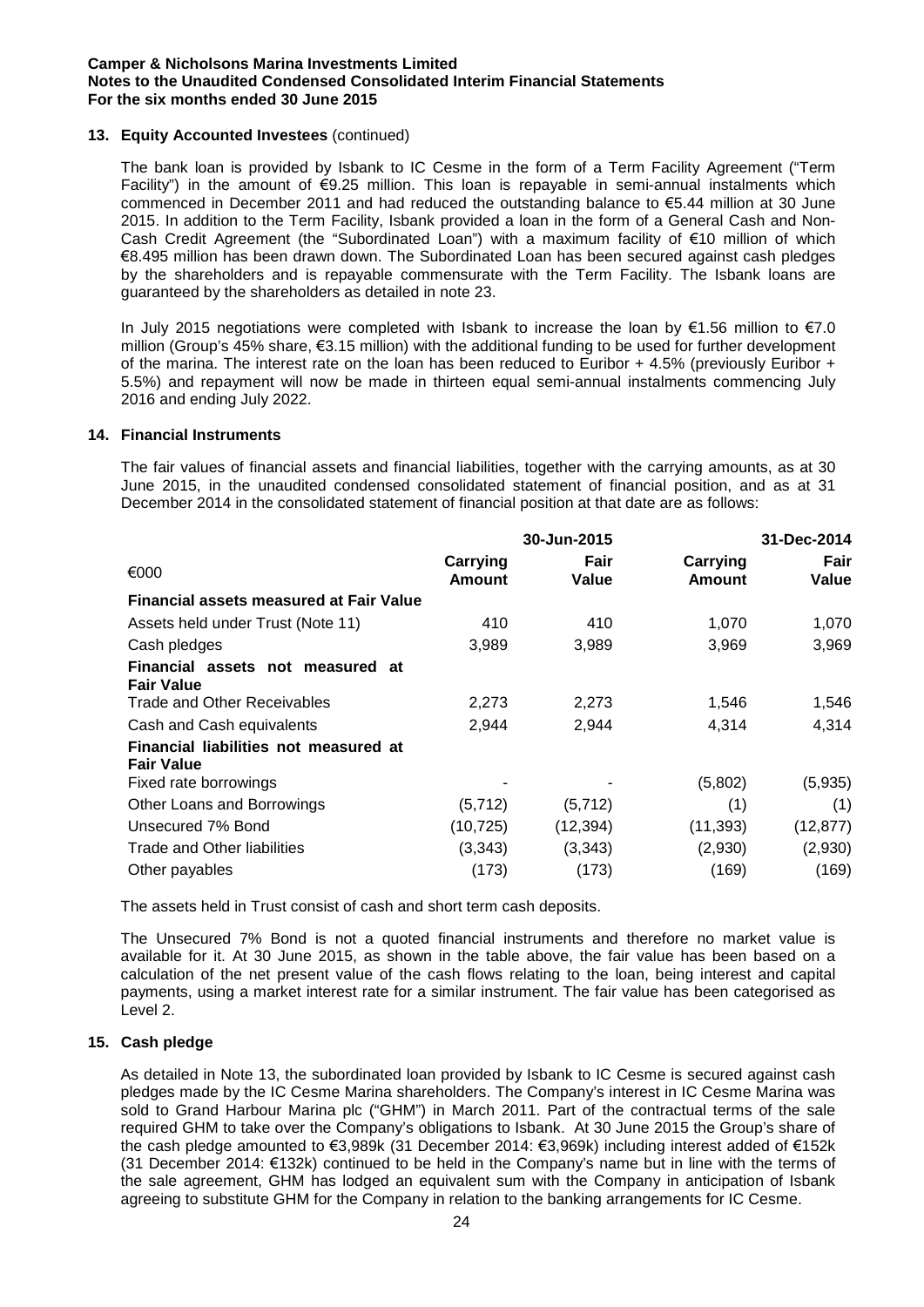### **16. Cash & Cash Equivalents**

|                                                  | 30-Jun-2015 | 31-Dec-2014 |
|--------------------------------------------------|-------------|-------------|
|                                                  | €000        | €000        |
| Cash & Cash Equivalents comprise the following:- |             |             |
| Cash at bank and in hand                         | 1.249       | 1,669       |
| Short term deposits                              | 1.695       | 2.645       |
|                                                  | 2.944       | 4.314       |

### **17. Unsecured Bond Issue**

During the period ended 31 December 2010, Grand Harbour Marina plc ("GHM") issued €10,000,000 bonds, with an over-allotment option of €2,000,000 bearing an interest rate of 7%, redeemable on 25 February 2020 and subject to an early redemption option that may be exercised by GHM between 2017 and 2020.

As at 30 June 2015 the outstanding balance related to these bonds was €10,725k (31 December 2014: €11,393k) which can be analysed as shown in the table below:

|                                   | 30-Jun-2015 | 31-Dec-2014 |
|-----------------------------------|-------------|-------------|
|                                   | €000        | €000        |
| Opening balance                   | 11.393      | 11,693      |
| Amortisation of transaction costs | 14          | 49          |
| Buyback of bonds                  | (682)       | (349)       |
| Balance at period end             | 10.725      | 11,393      |

As indicated in Note 11, the Trustees utilised some of the cash transferred to the Sinking Fund to purchase, in the market, some of the Bonds in issue.

# **18. Interest bearing loans and borrowings**

|                                    | 30-Jun-2015 | 31-Dec-2014 |
|------------------------------------|-------------|-------------|
|                                    | €000        | €000        |
| Scotia Bank Loan B                 |             | 611         |
| Scotia Bank Loan C                 | 5,710       | 5,191       |
| <b>Total Bank Loans</b>            | 5,710       | 5,802       |
| <b>Bank Overdrafts</b>             | 2           |             |
|                                    | 5,712       | 5,803       |
| Unsecured 7% Bond                  | 10,725      | 11,393      |
|                                    | 16,437      | 17,196      |
|                                    |             |             |
| Repayable within one year          | 226         | 612         |
| Repayable after more than one year | 16,211      | 16,584      |
|                                    | 16,437      | 17,196      |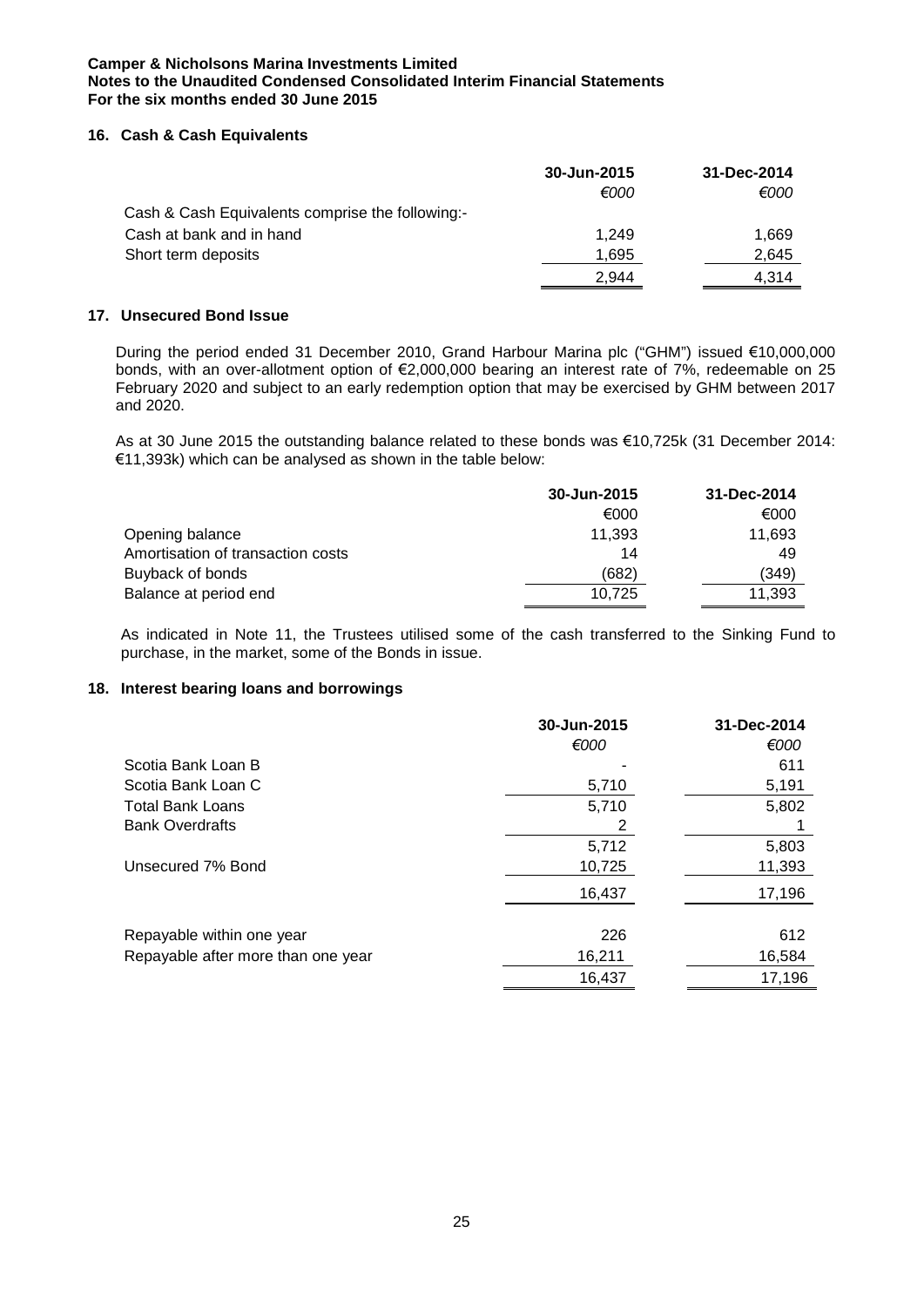### **18. Interest bearing loans and borrowings** (continued)

**Security and maturity:**

|                    | <b>Interest</b><br>Rate at 30<br><b>June 2015</b> | <b>Interest</b><br>Rate at 31<br><b>December</b><br>2014 | <b>Due</b><br>within 12<br>months | Due 1<br><b>July 2016</b><br>$-31$ Dec<br>2017 | <b>Due</b><br>2018 | Due 2019<br>& 2020       | <b>Total</b> |
|--------------------|---------------------------------------------------|----------------------------------------------------------|-----------------------------------|------------------------------------------------|--------------------|--------------------------|--------------|
|                    | %                                                 | %                                                        | €000                              | €000                                           | €000               | €000                     | €            |
| Scotia Bank Loan C | 3.28%                                             | 5.70%                                                    | 224                               | 1.344                                          | 1,232              | 2,910                    | 5,710        |
| Bank overdraft     | 4.85%                                             | 4.85%                                                    | 2                                 | ۰                                              | ۰                  | $\overline{\phantom{0}}$ | 2            |
| Unsecured 7% Bond  | 7.00%                                             | 7.00%                                                    | ٠                                 |                                                | ۰                  | 10.725                   | 10,725       |
| Total              |                                                   |                                                          | 226                               | 1.344                                          | 1.232              | 13.635                   | 16,437       |

The Scotia Bank loan in respect of Camper & Nicholsons Grenada Limited ("CNGL") is secured by:

- First ranking and continuing sum Demand Mortgage Debenture stamped for US\$15 million or equivalent charge over the fixed assets, goodwill, and uncalled capital of the borrower and a floating charge over all other assets.

At 31 December 2014 the loan was shown in two parts as Scotia Bank Loan B and Loan C to reflect the different repayment profiles following the amendment to the loan agreement completed in June 2014.

Scotia Bank Loan B originally for US\$7.5 million, on which the interest rate was fixed at 5.7% was previously subject to bullet repayment of the full amount in June 2015. The loan was re-profiled during June 2014 with the balance, now Loan C, payable in instalments commencing in June 2016 with the final balance due in June 2019. The interest rate on loan C is now at a floating rate of Libor+3% having previously been fixed at 5.7% until June 2015.

The bank overdraft in respect of Grand Harbour Marina plc ("GHM") is secured by:

- a first general hypothec for €1,747,030 on overdraft basis over all assets, present and future given by Grand Harbour Marina plc; and
- a first special hypothec for  $\epsilon$ 1,747,030 on overdraft basis over the temporary utile dominium for 99 years commencing from 2 June 1999 over the land measuring 1,410 square metres at Cottonera Waterfront Vittoriosa.

Details of the Grand Harbour Marina 7% unsecured bond are given in Note 17.

### **19. Share Capital**

|                                       |           | <b>JU JULI ZU IJ</b> | $J1$ DGU LUIT |
|---------------------------------------|-----------|----------------------|---------------|
| Ordinary shares of no par value (000) | Jnlimited | 165.784              | 165.784       |

30 Jun 2015 31 Dec 2014

The share capital is shown in the consolidated Statement of Financial Position net of issue costs of €2,883k (31 December 2014: €2,883k).

### **20. Net asset value per share**

The calculation of basic net asset value per share as at 30 June 2015 is based on net assets of €27,158k (December 2014: €26,638k) attributable to the equity shareholders, divided by the 165,784k (December 2014: 165,784k) ordinary shares in issue at that date. As there were no options outstanding at 30 June 2015 the basic and diluted net asset value per share are the same.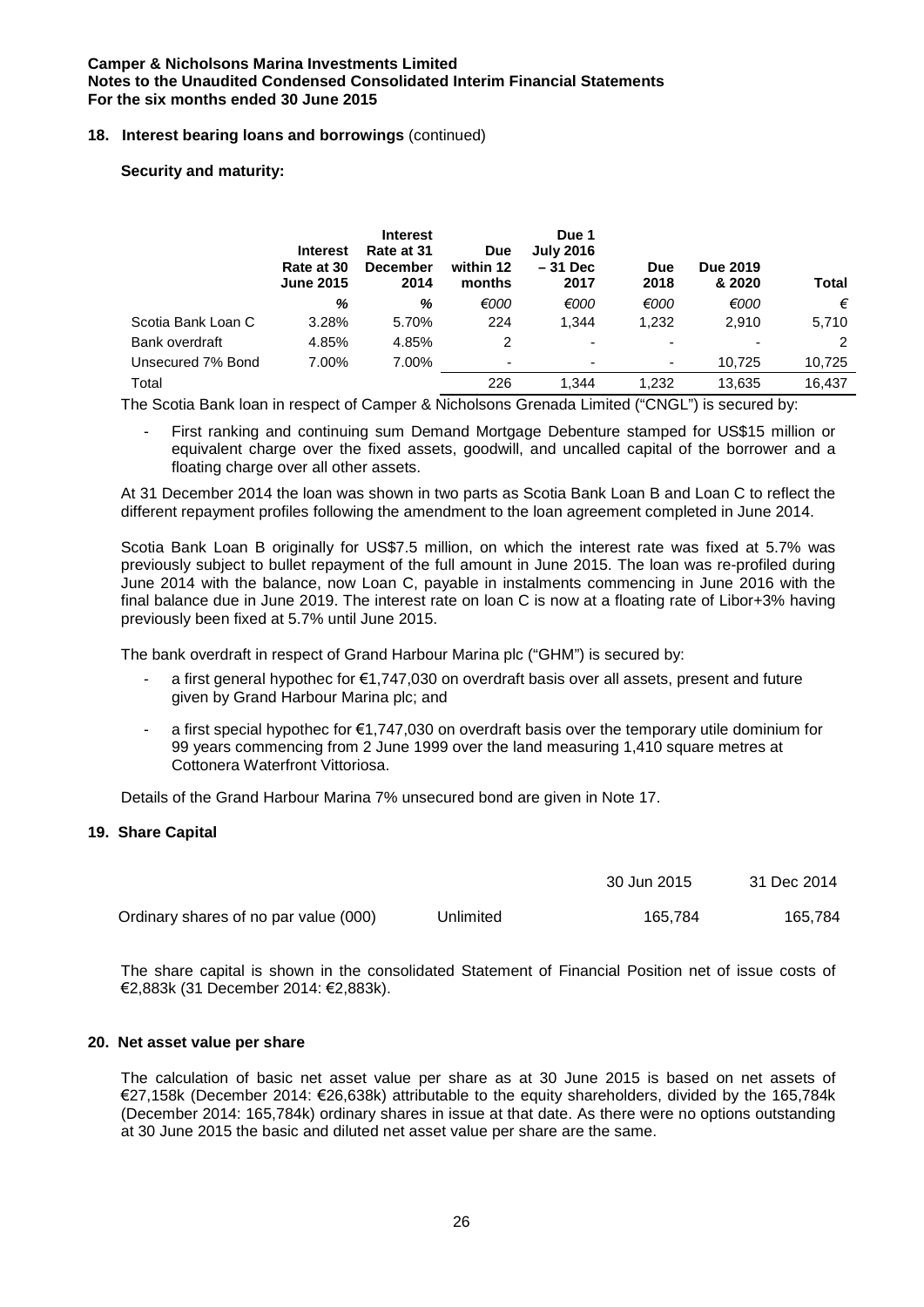### **21. Subsidiaries and joint ventures**

|                                                                             | <b>Activity</b>                                                                   | <b>Country of</b><br>Incorporation | <b>Equity</b><br><b>Interest</b> |
|-----------------------------------------------------------------------------|-----------------------------------------------------------------------------------|------------------------------------|----------------------------------|
| <b>Subsidiaries</b>                                                         |                                                                                   |                                    | %                                |
| Camper & Nicholsons Marinas (Malta) Ltd                                     | <b>Investment Holding</b>                                                         | Malta                              | 100.00                           |
| Camper & Nicholsons Caribbean Holdings<br>Ltd                               | <b>Investment Holding</b>                                                         | <b>Bahamas</b>                     | 100.00                           |
| Camper & Nicholsons Grenada Ltd                                             | <b>Property Holding</b>                                                           | Grenada                            | 100.00                           |
| Camper & Nicholsons Grenada Services<br>Ltd                                 | Marina Operator                                                                   | Grenada                            | 100.00                           |
| Grand Harbour Marina plc (including its<br>subsidiary Maris Marine Limited) | Marina Operator                                                                   | Malta                              | 79.17                            |
| Camper & Nicholsons Marinas<br>International Ltd                            | Group Investment Management<br>and Third Party Marina<br>Management & Consultancy | Malta                              | 100.00                           |
| Camper & Nicholsons Marinas Ltd                                             | Group Investment Management<br>and Third Party Marina<br>Management & Consultancy | UK                                 | 100.00                           |
| <b>Jointly Controlled Entities</b>                                          |                                                                                   |                                    |                                  |
| Camper & Nicholsons First Eastern Ltd                                       | Third Party Marina<br>Management & Consultancy                                    | Hong Kong                          | 50.00                            |
| IC Cesme Marina Yatirim Turizm ve<br>Isletmeleri Sirketi                    | Marina Operator                                                                   | Turkey                             | $35.63*$                         |

\* The Group's subsidiary, Grand Harbour Marina plc, owns a 45% equity interest in IC Cesme Marina

### **22. Non-controlling Interest**

The non-controlling interest is all attributable to the 20.83% non-controlling shareholding in Grand Harbour Marina plc.

### **23. Commitments and contingencies**

### **Operating lease commitments – Group as lessee**

The Group has entered into the equivalents of commercial leases in respect of certain of the properties it occupies.

The lease of Grand Harbour Marina in Malta is held by Grand Harbour Marina plc ("GHM"), a 79% subsidiary. The lease is non-cancellable and expires in 2098, except that it has a break clause exercisable by the tenant only in 2030. The rent payable is based on turnover but the lease specifies a minimum and maximum level of rent payable in any year. The minimum future rental payments under the lease amount to approximately €4 million and the maximum to approximately €10 million. Further details on the terms of, and background to, the lease of Grand Harbour Marina were included in Note 27 of the Consolidated Financial Statements for the year ended 31 December 2014.

The lease of the water area of Port Louis Marina in Grenada is held by Camper & Nicholsons Grenada Ltd, a 100% subsidiary. The lease is non-cancellable and expires in 2105 with an option to extend for a further 99 years subject to negotiation on expiry of the initial term. The rent payable is based on the total square footage brought into use. Not all the available area has yet been brought into use and may not be during 2015. The future rental payments under the terms of the lease, assuming that the whole area is brought into use are estimated at €2.0 million.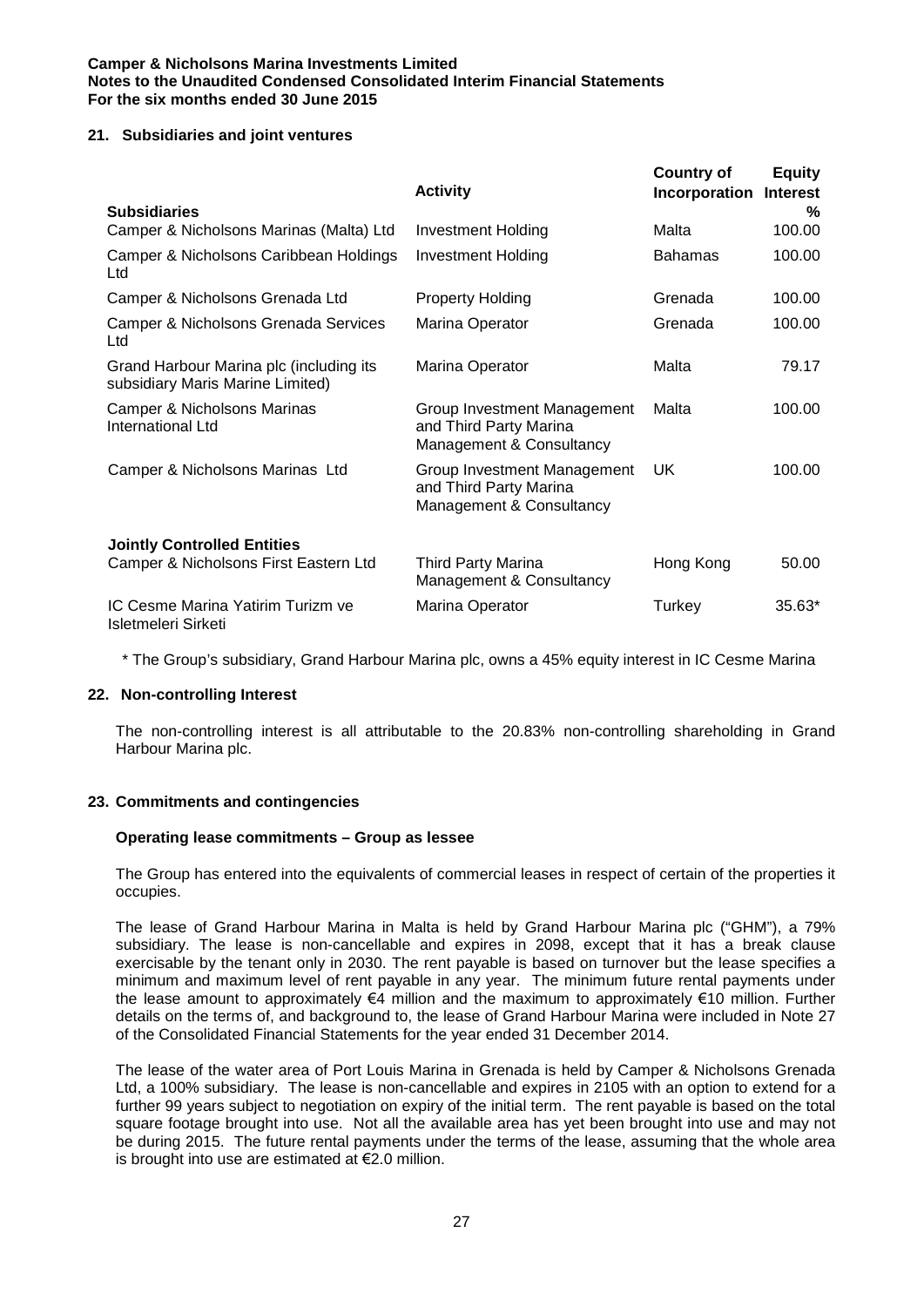### **23. Commitments and contingencies** (continued)

The Group has three office premises all of which are held under non-cancellable operating leases which range in length between 5 and 25 year with rents reviewable periodically to prevailing market rates. The unexpired periods of these leases at 30 June 2015 were between 4.2 and 15.5 years with total minimum future rentals payable under the three leases amounting to approximately €1.7 million before any subletting revenues. As the Group ceased to occupy one of the offices during 2012, those premises were sub-let for a period of at least three years at a premium to the rent payable.

### **Finance lease commitments – Group as lessor**

The Group has granted a number of licences ranging in duration from 25 to 45 years in respect of berths at Grand Harbour Marina and Port Louis Marina. The licence fees payable for the berth are accounted for in the year of sale and consequently there is no future licence fee income. Licensees are required to pay annual service charges to defray the costs of maintenance of the berths. Because all amounts receivable under long term licenses are collected at the outset of the contract, the Group's gross and net investment in finance leases is zero.

### **Finance lease and hire purchase commitments**

At the reporting date the Group has no commitments as lessee under finance leases:

### **Trade Mark Licence**

The Company has an exclusive, perpetual, global licence to use the Camper & Nicholsons brand and related trademarks in connection with marinas and marina related services and is liable to pay a royalty of, generally, 1.5% of the marina related turnover of entities licensed to use the brand and of 1.5% of fees earned from marina related consultancy services provided.

#### **Capital commitments**

At 30 June 2015, the Group had contracted capital commitments of Nil (31 December 2014: €61k)

### **Contingent liabilities**

The Group had the following contingent liabilities as at 30 June 2015:

As explained in Note 27 of the consolidated financial statements for the year ended 31 December 2014, the District Governorship of Cesme is claiming that the landside tenants/subtenants in Cesme should pay to the Governorship a charge of 1% on the annual revenues from 2010 until the current date and in future years. This charge would ultimately be the responsibility of IC Cesme in the event that the Governorship's claim is successful and the tenants/subtenants do not make the payment. The Board of Directors of IC Cesme Marina believes that this claim is contrary to the signed agreements and in this regard has initiated a legal case. As at 30 June 2015 the potential claim would amount to €641k (31 December 2014: €624k), with the Group's 45% share being €288k (31 December 2014: €281k), if IC Cesme had to make payment in full.

### **Litigation and claims**

At 30 June 2015, there were no material claims against the Group or litigation issues with which the Group was involved.

### **Guarantees**

The Parent Company has provided an unlimited guarantee in favour of the Bank of Nova Scotia in support of a loan facility provided to Camper & Nicholsons Grenada Limited.

The Parent Company currently acts as a guarantor and sponsor of IC Cesme's repayment obligations under the Term Facility and the Subordinated Loan to the extent of 45% of any non-payment. As part of the contractual arrangements for the sale of the Company's interest in IC Cesme to GHM, GHM has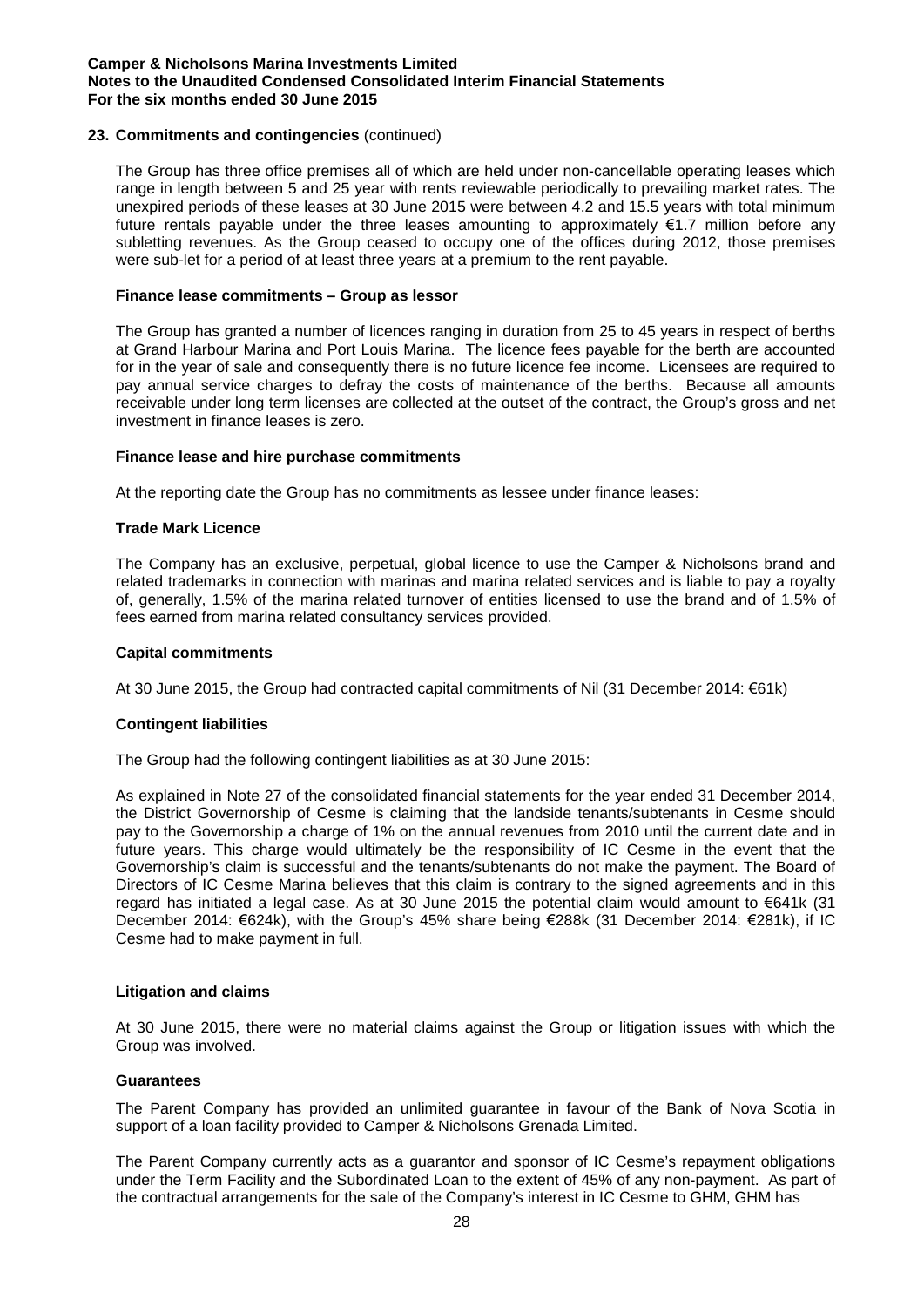### **23. Commitments and contingencies** (continued)

### Guarantees (continued)

agreed to become guarantor in place of the Company but the legal formalities relating to this substitution had not been completed at 30 June 2015. GHM has indemnified the Company against any loss arising. The Group's potential liability at 30 June 2015 was €6,271k (31 December 2014: €6,516k).

Grand Harbour Marina plc, a subsidiary, has provided a guarantee in respect of a performance bond amounting to €35k (December 2014: €35k).

Camper & Nicholsons Grenada Services Limited, a subsidiary, has provided an unlimited guarantee in favour of The Bank of Nova Scotia in support of a loan facility provided to Camper & Nicholsons Grenada Limited.

### **24. Related party transactions**

### **Directors' Remuneration**

During the six months ended 30 June 2015 the contractual level of fees for the six Directors that served throughout the period remained unchanged from that disclosed in the Directors' Report in the 2014 Annual Report. However, Mr Whiley waived his Director fees, which represented a saving of €17k (£12.5k). Mr Whiley and Mr Bralsford waived their entitlement to fees from Grand Harbour Marina which represented a further saving of €7k.

For the six months ended 30 June 2015, Directors' remuneration of €112k (30 June 2014: €84k) was charged and a payable amount of €Nil (31 December 2014: €Nil) was accrued in the Unaudited Condensed Consolidated Statement of Financial Position.

### **Administration and support services provided by Y Lee Limited**

During the period, Y Lee Limited charged €31k (30 June 2014: €27k) to Camper & Nicholsons Marinas Limited for providing the services of Clive Whiley as CEO of that business. At 30 June 2015 €Nil (31 December 2014: €Nil) was due to Y Lee Limited.

### **Office Rental agreement with Evolution Securities China Limited**

As explained in Note 28.3 of the consolidated financial statements for the year ended 31 December 2014, Camper & Nicholsons Marinas Limited shares office space with Evolution Securities China Limited, a Company which, like Camper & Nicholsons Marina Investments Limited, is majority owned by First Eastern. During the period €22,941 (30 June 2014: €Nil) was charged to Evolution Securities China Limited for the provision of office space. At 30 June 2015 €Nil (31 December 2014: €Nil) was due to Camper & Nicholsons Marinas Limited.

### **25. Financial Risk Management**

The Group's financial risk management objectives and policies remain unchanged from the prior period. Details of these objectives and policies were included in Note 30 of the Consolidated Financial Statements for the year ended 31 December 2014.

### **26. Post balance sheet events**

As announced on 13 August 2015 and commented upon in the Business Review, Miral Asset Management LLC decided to absorb the business and staff associated with our contract to manage Yas Marina into their own operating company. The loss of the Yas contract is expected to lead to a gross one-off termination payment of €0.76 million to the Company this year.

Except for the above there were no material subsequent events between the end of the reporting period and the date of signing these unaudited condensed consolidated interim financial statements.